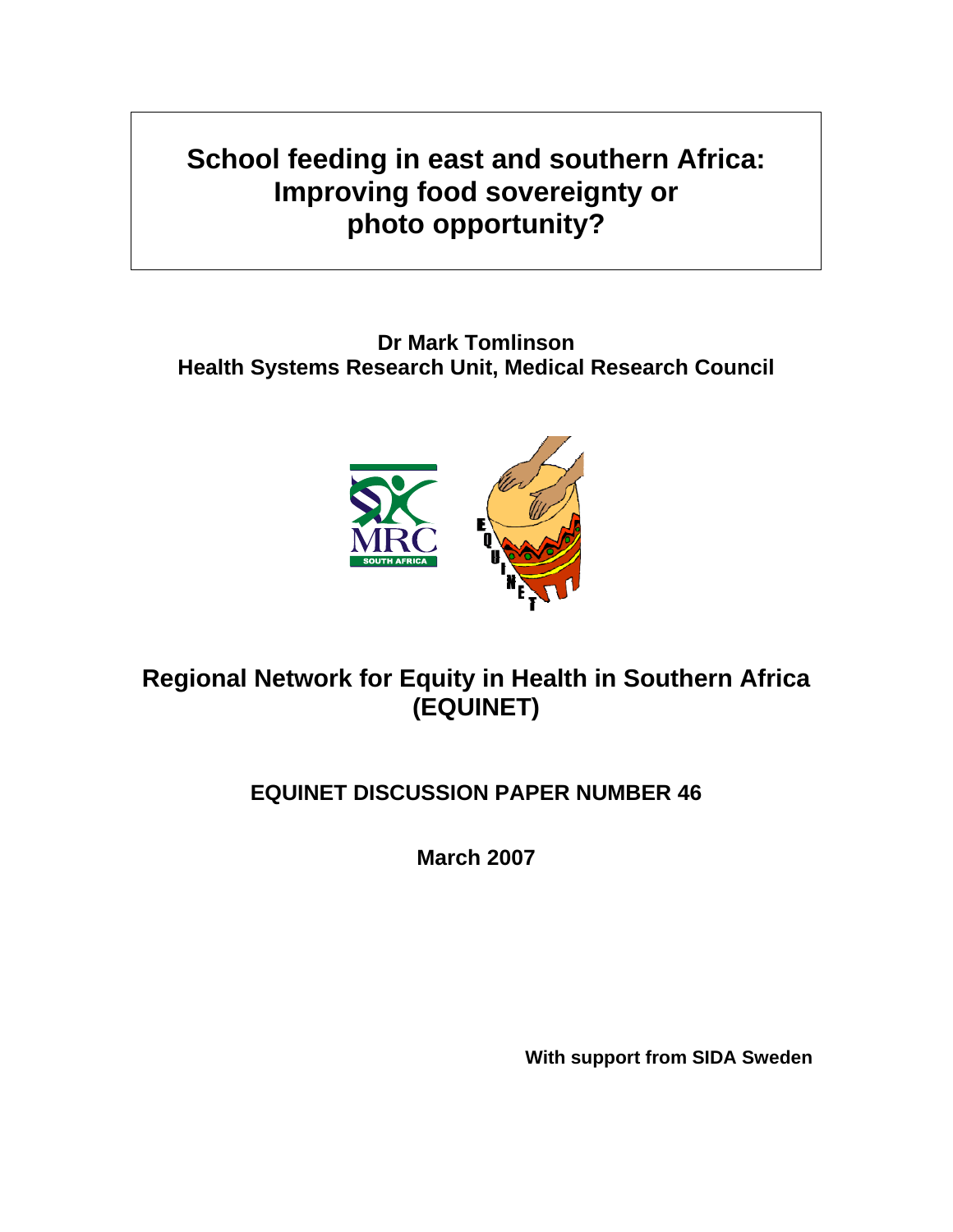|  |  |  | <b>Table of contents</b> |  |
|--|--|--|--------------------------|--|
|--|--|--|--------------------------|--|

| 5.2. School feeding as a developmental intervention to aid recovery  8 |
|------------------------------------------------------------------------|
|                                                                        |
|                                                                        |
|                                                                        |
|                                                                        |
|                                                                        |
|                                                                        |
|                                                                        |
|                                                                        |
|                                                                        |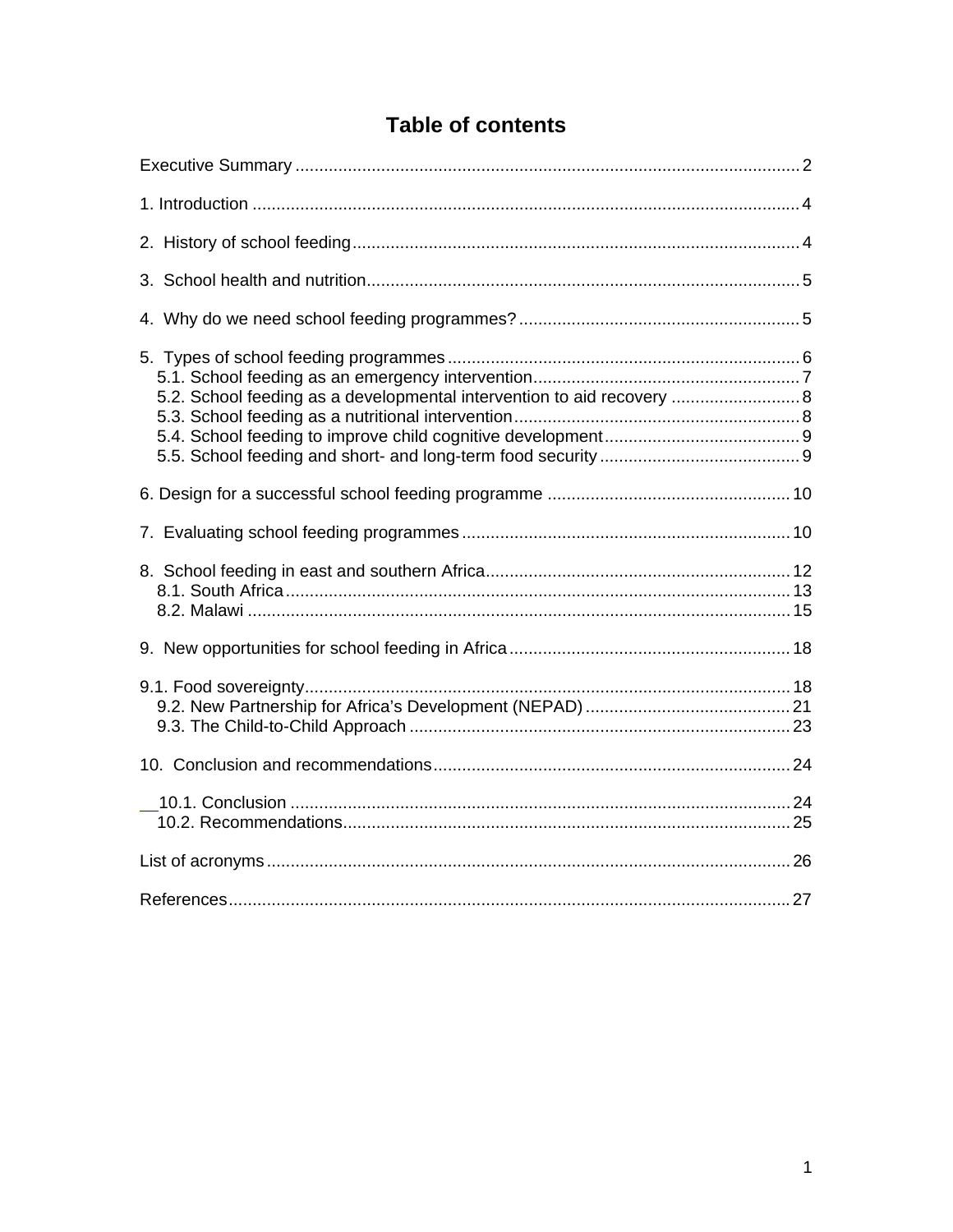## **Executive Summary**

In 2006 the Regional Network for Equity in Health in east and southern Africa (EQUINET) and the Health Systems Research Unit of Medical Research Council (MRC), South Africa commissioned a series of country case studies on existing food security and nutrition programmes in the region that demonstrate good practice in health systems promotion of food sovereignty and equity. This report outlines one of the case studies.

Health and education are the two cornerstones of human capital and form the basis of an individual's economic productivity. Both are valuable instruments in ensuring a healthy economy and creating a literate society. While school feeding interventions fall squarely within the scope of school health initiatives, programmes addressing school health are much wider in scope than school feeding and may include de-worming, HIV/AIDS prevention and education, life and health skills education, and interventions aimed at reducing alcohol or drug consumption. Proponents of school feeding point to a variety of logistical, empirical and moral factors that suggest the need for school feeding:

- The school is an important and convenient setting where health and education interventions can be implemented.
- In principle, SFPs improve educational outcomes such as the number of years spent in school.
- The association between low-achieving children and less regular breakfast meals.
- Micronutrient deficiencies, such as iodine deficiency, have been associated with poor performance on various achievement tests.
- Improvements in female literacy are associated with declining fertility and greater agricultural output.
- A 1% decrease in infant mortality levels for every extra year of schooling for a motherto-be.

SFPs remain controversial – theoretically, politically and in terms of effectiveness of implementation. Problems include the following:

- There are methodological shortcomings in studies that purport to have found an association between hunger and school performance.
- The World Bank has argued that there is little evidence that school feeding programmes have a positive impact on nutrition for participating children.
- School feeding programmes benefit children in terms of increased school enrolment (particularly for girls) and they help to keep children at school, but they have no impact on the root causes of malnutrition and hunger.
- The timing of any intervention is problematic, particularly in contexts where food aid is finite. Food aid should be targeted at children under three years of age so as to ensure an appropriate developmental trajectory throughout life.
- Serious reservations remain about whether or not governments in resource-poor settings should be allocating resources to school feeding at all and, if they do, whether or not priority should be given to younger children.

In order to situate the discussion of a possible alternative model to current SPFs, the SFPs in two African countries are discussed in some detail.

The Primary School Nutrition Programme (PSNP) was established in South Africa in 1994. The objectives of the PSNP were to improve the health and nutritional status of South African primary school children, to improve school attendance and to improve the learning capacity of children, which would in turn lead to an improvement in the quality of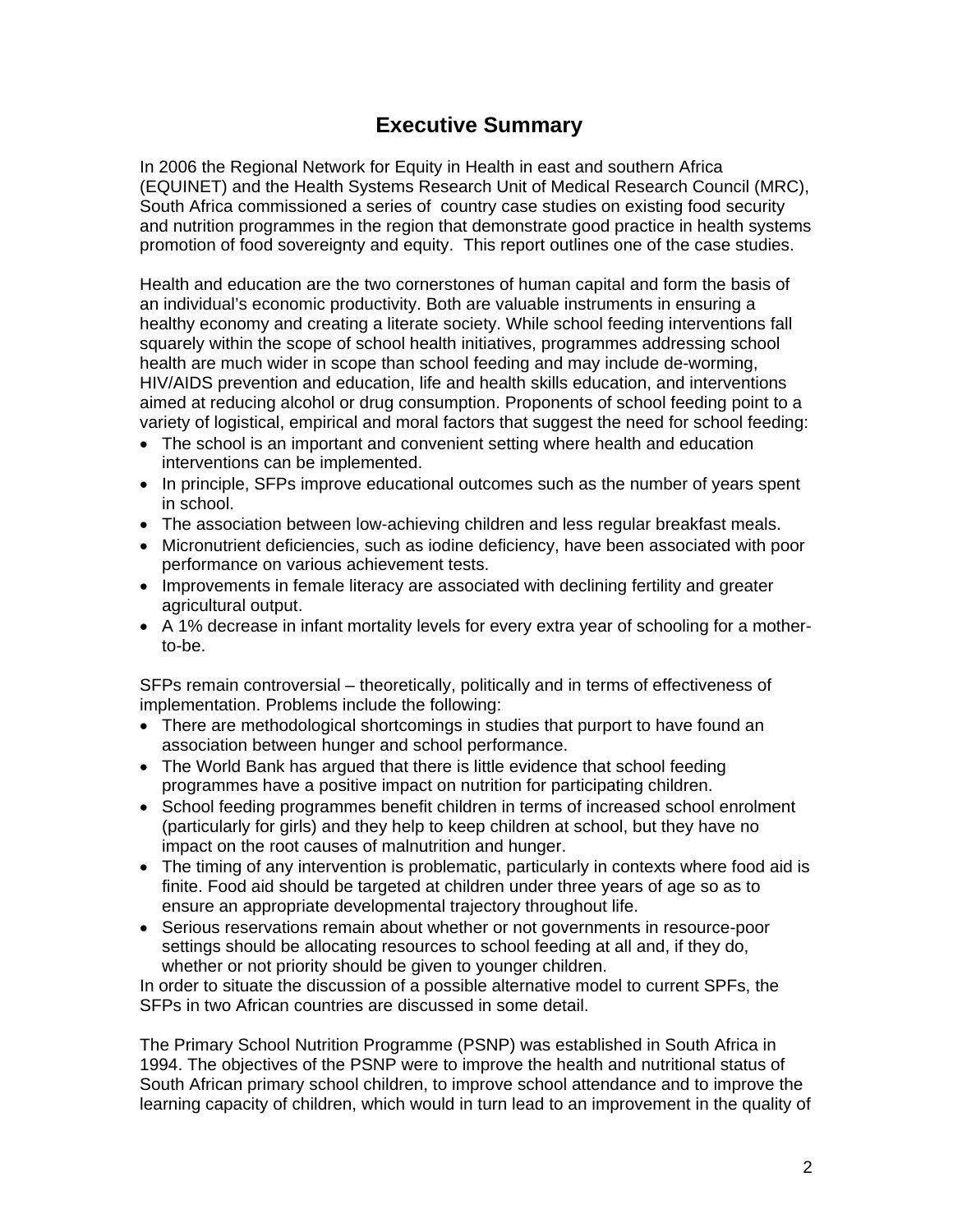education. The South African SFP has been criticised because it has generally been a vertical school feeding programme rather than a comprehensive nutritional programme, making any proposed impact on nutritional status unlikely. It has also been expensive and logistically complicated, and beset by significant administrative difficulties and problems related to corruption. Coverage has been poor and inconsistent.

Unlike South Africa, Malawi does not have a national government-run school feeding programme. At present, school feeding is conducted and funded by the WFP and organisations like GTZ and ActionAid, which have supported the school feeding programme in emergencies. The WFP gives the most support to school feeding activities in terms of both numbers and geographical coverage. There is no direct financial contribution from the Malawi government, although the government does provide logistical staff from within various government ministries.

Recently, there has been a move away from the notion of food security to one of food sovereignty. Food sovereignty refers to the rights of communities to define their own agricultural, labour, fishing, food and land polices, which are ecologically, socially, economically and culturally appropriate to their circumstances. Self-sustaining practices are encouraged, including the right to safe, nutritious and culturally appropriate food. A food sovereignty approach comprises a number of different principles, ranging from market policies, food safety, food quality and the environment, to genetically modified organisms, the transparency of information and corporate accountability.

NEPAD is a vision and strategic framework for Africa's renewal that, adopted by the Organisation for African Unity (OAU) in 2001. One aspect of its approach is a flagship programme called the Home Grown School Feeding Programme (HGSFP). With school feeding NEPAD aims to increase children's direct access to food and aims to reach 50 million children of school going age by 2015. An important component of NEPAD's approach to school feeding is the emphasis on stimulating local food production. The key principles of NEPAD's (2003) approach are reliance on domestic food production, the diversification of diets with necessary fortification and supplementation, the stimulation of farm productivity, crop diversification and cottage industry development, infrastructure development, resource mobilisation and community ownership.

The child-to-child (CTC) approach is a participatory approach to health education. In the CTC approach children are seen as partners with their families and communities in promoting better health practices, and it acknowledges that a great deal of child learning takes place between children and not solely between adults and children. Another principle of the CTC is that of learning through involvement, both at school and within the family or community. Children are given out-of-school activities that help them to internalise the message, spreading it beyond the school's confines.

Worldwide, under nutrition accounts for 53% of all deaths among children under five years of age. In the context of scarce resources that characterise the health and nutrition systems of the developing world, the most cost-effective and effective use of these resources assumes particular importance. Given the political sensitivity of SFPs, it can be assumed that they will form part of the nutritional and educational landscape in the short and medium term. If they are to become more than simply a political photo opportunity, creative imagination will be needed by a broad range of African policy makers to ensure that school feeding does, in fact, meet the nutritional and educational needs of children in east and southern Africa.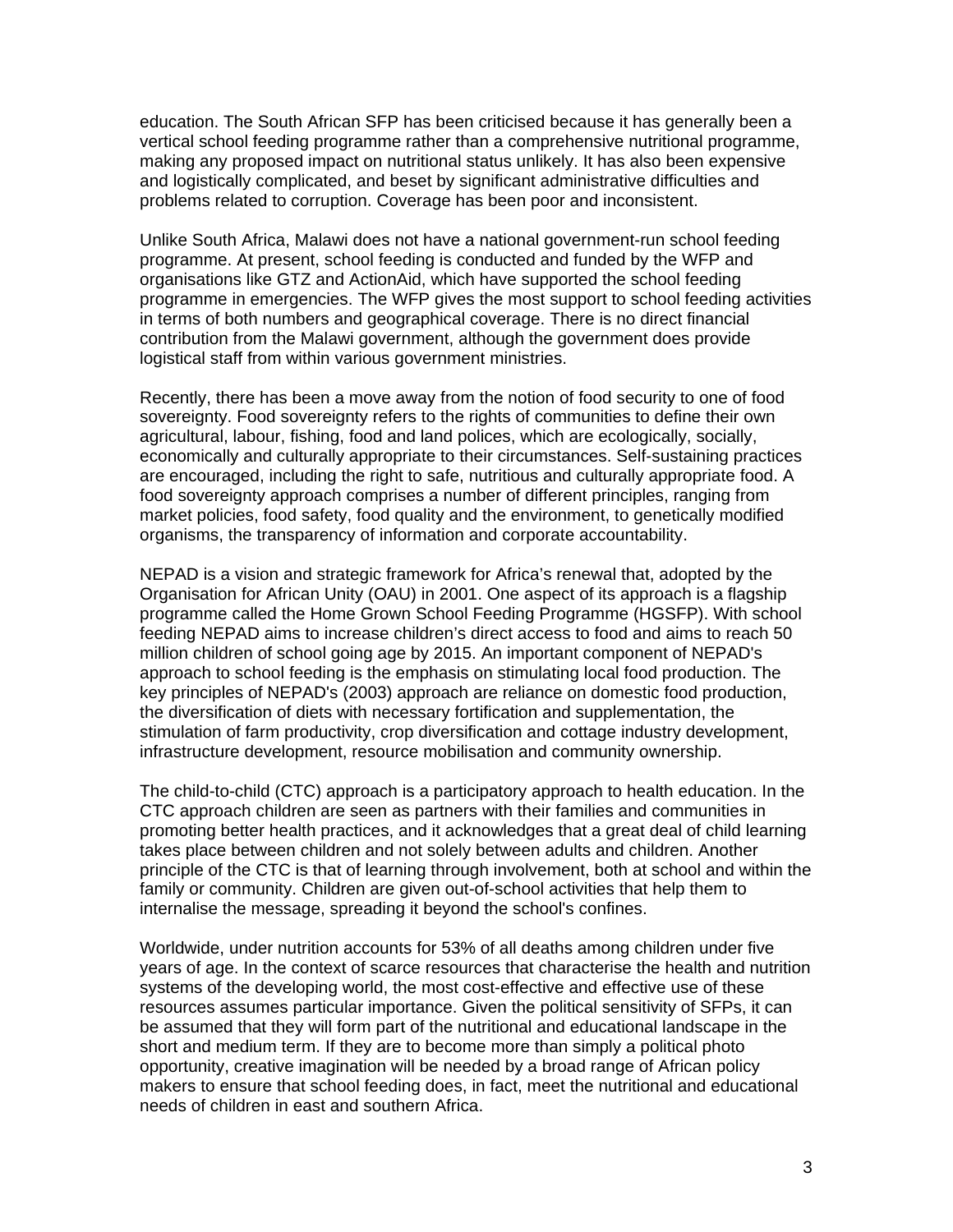# **1. Introduction**

Health and education are two of the cornerstones of human capital and form the basis of an individual's economic productivity (World Health Organisation, 2001). They also help to keep a country's economy healthy and to create a literate society. There is considerable evidence that education plays a central role in empowering women, which in turn is linked to numerous long-term benefits such as smaller family sizes and increased agricultural production. Nevertheless, levels of education remain low worldwide: at least 113 million children not attend school. Most of these children come from developing countries, where this problem is particularly severe. In Africa alone, more than 46 million children do not attend school (UNESCO, 2002). To make matters worse, many of them suffer from malnutrition, are stunted, or experience short-term hunger, which seriously affects their ability to learn.

In 2000, the United Nations met in Dakar to commit itself to the eradication of hunger and the attainment of universal primary education. School feeding programmes (SFPs) are one of the main interventions used to address these challenges. School feeding falls squarely within the ambit of the UN declaration, and at least three of the Millennium Development Goals (MDG), namely MDG 1 (to eradicate extreme poverty and hunger), MDG 2 (to achieve universal primary education) and MDG 3 (to promote gender equality and empower women). Furthermore, the greater focus on educational objectives arising from the UN commitments has seen the number of SFPs (funded by governments, donors and NGOs, mainly from Africa) increase greatly in the past five to 10 years (Bennett, 2003).

In light of these developments, this paper will briefly review the history of school feeding, highlight the principles that underlie many school feeding programmes, and present documented evidence that both supports and criticises SFPs. The experience of two countries with significantly different SFPs (South Africa and Malawi) will be presented in order to illustrate two models of SFPs. These models will be critically evaluated, as will the concept of school feeding as a form of intervention. Despite the fundamental difficulties with SFPs as they exist at present, they are unlikely to fall away and we predict that they will continue to be implemented in the future. As a result, we will propose an alternative model for school feeding, which draws on notions of food sovereignty, the Child-to-Child Approach, and recent developments arising out of the New Partnership for Africa's Development (NEPAD) and the proposed Home Grown Feeding Scheme (HGFS).

# **2. History of school feeding**

School feeding has its origins in the 1930s, when schemes were introduced in the United Kingdom (UK) and the United States (US) with the explicit aim of improving the growth of children (Richter, Griesel and Rose, 2000). In the United Kingdom, a programme that subsidised milk for school children was initiated in 1934 and milk was provided free from 1944 onwards (Baker, Elwood, Hughes, Jones and Sweetnam, 1978). In the late 1960s and early 1970s this benefit was withdrawn from all, except for those children considered to be particularly needy (an early example of the targeting approach in school feeding). School feeding was soon introduced to South Africa, which started a programme to supply free milk to white and coloured schools in the early 1940s.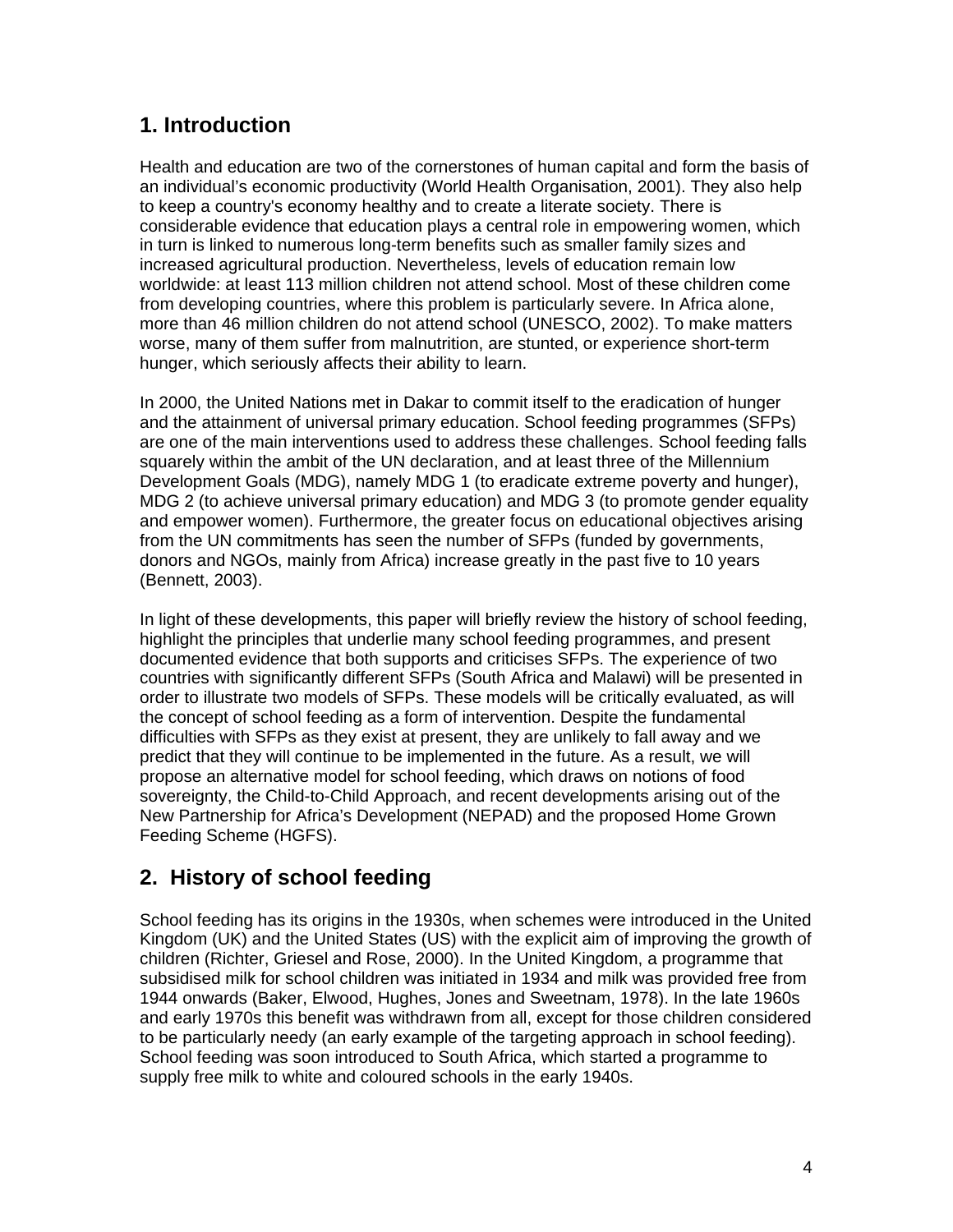Since then, school feeding has broadened to include the provision of fortified biscuits, nutrient supplementation or full meals. These meals are either at full or subsidised cost (mostly in the UK and US), or free (more typical of countries in the developing world). It should be noted that most are of dubious quality and nutritional value.

# **3. School health and nutrition**

While school feeding interventions fall squarely within the scope of school health initiatives, programmes addressing school health are much wider in scope than school feeding and may include de-worming, HIV prevention and education, life and health skills education, and interventions aimed at reducing alcohol or drug consumption. Having said this, many school feeding programmes have significant health intervention components and are often an important platform from which to deliver health interventions such as de-worming and iodine supplementation.

In low-income countries, poor health in the form of chronic protein-energy malnutrition, iron-deficiency anaemia, iodine deficiency or helminth infections, contribute significantly to poor educational outcomes. Traditionally, health and education have been seen as separate domains (Child Health Unit, 1997), with a consequent separation of responsibilities between government departments. Increasingly, however, the inextricable link between health and education is being acknowledged, and there is compelling evidence that shows how children's education can benefit from broad health and nutrition interventions (Del Rosso and Marek, 1996).

School feeding programmes (SPFs) occur in a number of different forms, depending on context and timing. Broadly speaking though, the two major goals of SFPs are education and food security (Bennett, 2003). The educational goals include increased attendance and enrolment (particularly for girls) and improved concentration during teaching, aided by the food provided. The goals of food security include the reduction of short-term hunger and the improvement of the nutritional status of school children, thereby reducing levels of malnutrition.

# **4. Why do we need school feeding programmes?**

Proponents of school feeding programmes point to a variety of logistical, empirical and moral factors that suggest the need for school feeding. The following examples indicate the need for SFPs:

- Despite the fact that there are huge numbers of children not attending school, there are in fact many more children attending school in the developing world today than two decades ago. The school is, in principle, an important setting where health and education interventions can be implemented. Because of their existing infrastructure, schools have the potential to become important sites for the implementation of costeffective health and education interventions.
- SFPs in principle improve educational outcomes such as increasing the number of years a learner will spend in school. This has important implications for other health issues because, the longer children stay in school, the less susceptible they are to certain problems, for example, contracting HIV or becoming pregnant teens (Bennett, 2003).
- Del Rosso and Marek (1996) state that at least fifteen studies have demonstrated that chronic PEM both in the past and in the present diminishes cognitive development,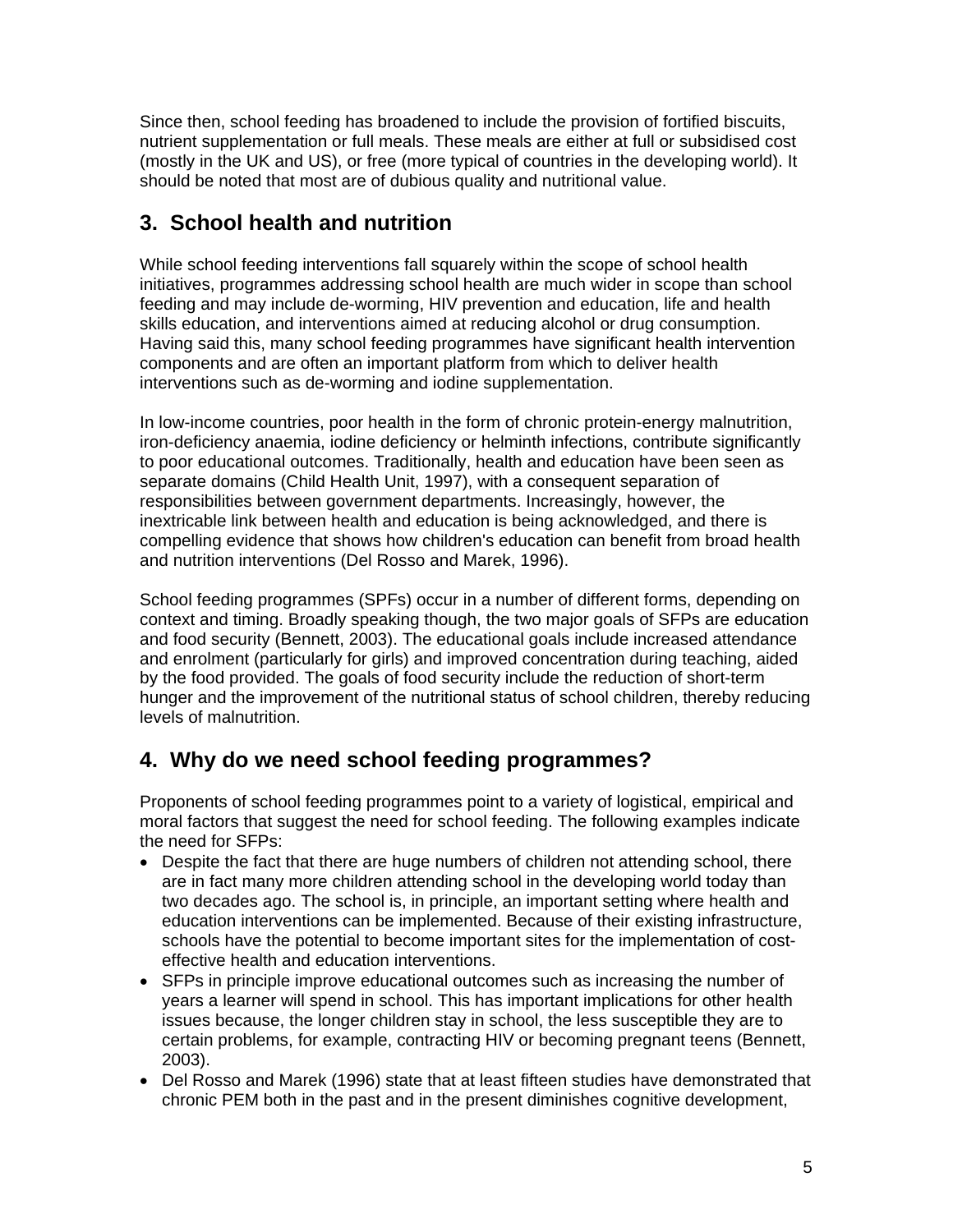and that even temporary hunger is associated with poor cognitive development (Grantham-McGregor, 2005)

- Chao and Vanderkooy (1989) have shown how in many developed countries up to a third of children do not eat breakfast regularly. Del Rosso and Marek (1996) quote studies that have found an association between 'low-achieving' children and less regular breakfast meals.
- In many developing countries, children's hunger is exacerbated by the fact that many of them will not have had a nutritious meal the evening before, so they are in fact attending school with hypoglycaemia (Jooste, Wolmarans and Oelofse, 1993). These low blood sugar levels affect their concentration and school performance (Levinger, 1994).
- Micronutrient deficiencies, such as iodine deficiency, have been associated with poor performance on various achievement tests (Pollitt, 1994). Extreme vitamin A deficiency can result in permanent blindness, with significant negative implications for schooling in low-income countries (McGuire, 1993).
- Improvements in female literacy are associated with declining fertility (Child Health Unit, 1997). Women account for 70–80% of household food production in Africa and play a key role in maintaining the three pillars of food security (Quisumbing, Brown, Feldstein, Haddad and Pena, 1995). By ensuring that girls complete as much schooling as possible, they are more likely to be able to use new agricultural technologies in the future, which might lead to greater agricultural output (Sibanda-Mulder, 2004).
- For every extra year of schooling a young girl receives, there is a corresponding 1% decrease in levels of infant mortality (Psacharopoulos and Woodhall, 1985).

# **5. Types of school feeding programmes**

Bennett (2003) distinguishes between five types of SFPs, according to their different objectives:

- school feeding as an emergency intervention;
- school feeding as a developmental intervention to aid recovery;
- school feeding as a nutritional intervention;
- school feeding to improve child cognitive development; and
- school feeding and short- and long-term food security.

While the categories above are not mutually exclusive, they help to illustrate how SFPs are dependent on their context and timing, as well as showing how some SFPs have evolved historically. Bennett (2003) argues that conceptually one of the main difficulties with SFPs has been the mixing of objectives by proponents of school feeding. So, for instance, a SFP will be initiated in order to ensure that children are better able to concentrate at school, but the food provided might be in the form of a take-home ration, or might only provided late in the school day, so it does not benefit learners in the classroom.

The rest of this section is a discussion the five types of school feeding listed above, according to their objectives.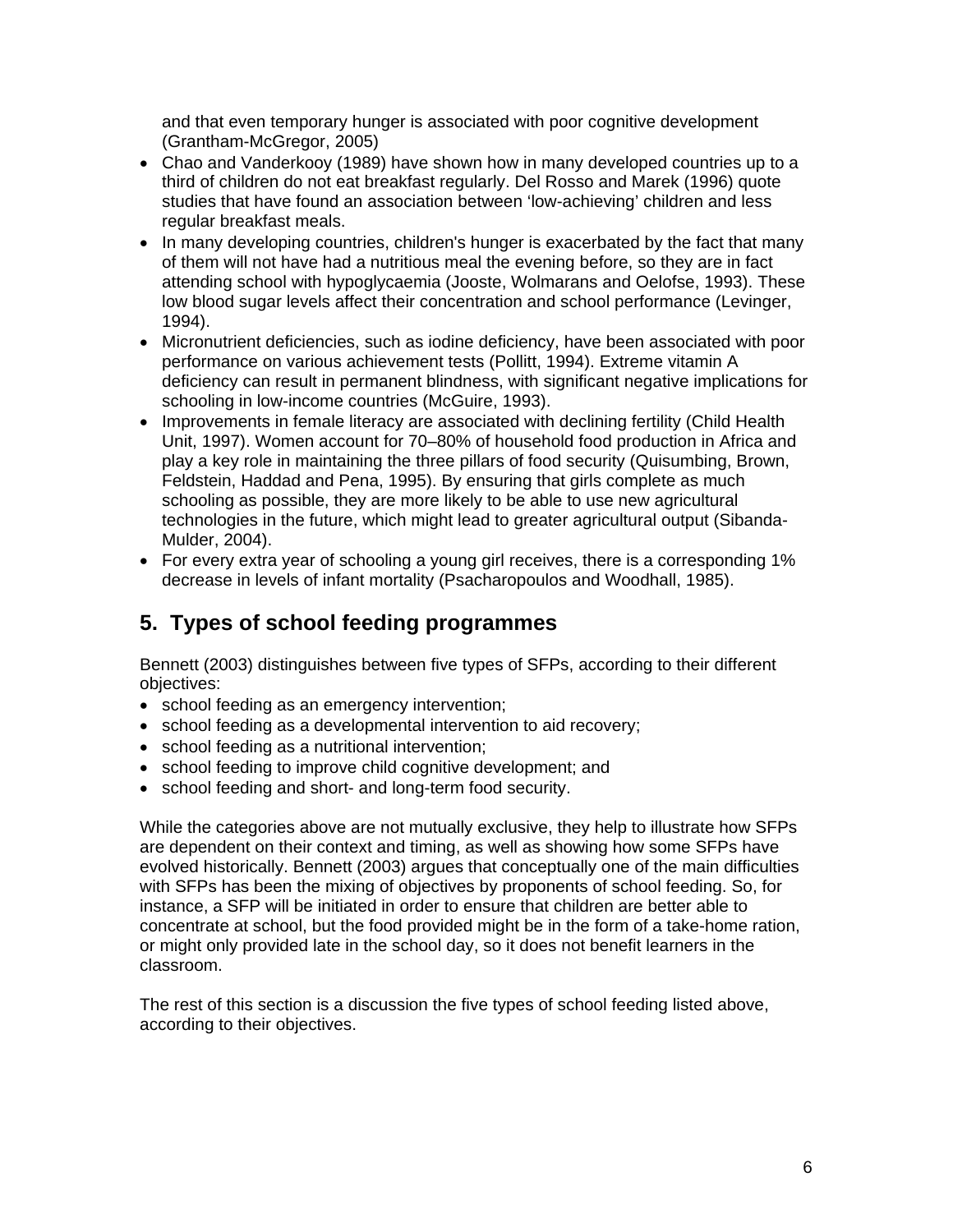#### **5.1. School feeding as an emergency intervention**

In east and southern Africa, school feeding has been a major strategy to combat food shortages during crises such as drought or war. In the acute stages of a crisis, for example where schools are not even running, SFPs are not a priority and are rather a supplement to the food aid that is provided at household level (Bennett, 2003). In a crisis situation children are often withdrawn from school in order to assist with income generation, and in this context an SFP can be useful as an incentive to encourage the re-enrolment of children. In addition, where schools are operational, an SFP can operate both as an indirect transfer (a school meal) and a direct transfer (a take-home ration).

#### *HIV/AIDS as an emergency*

Bennett (2003) argues that the HIV/AIDS pandemic should be seen as a 'permanent emergency' (particularly in sub-Saharan African) because of the huge increase in the number of orphans and the withdrawal of children from school to assist in sibling care and income generation in households where a parent is sick or has died. In east and southern Africa one of the effects of HIV/AIDS is the increasing number of orphaned and vulnerable children and child-headed households. This has implications for food security, levels of childhood malnutrition and, in turn, the types of nutritional interventions that governments should implement in response.

Pieterse and van Wyk (2006) describe the relationship between HIV/AIDS, food security and African agriculture as a synergistic one. One the one hand, malnutrition increases the susceptibility to HIV infection, while on the other hand, HIV aggravates the cycle of inadequate nutritional intake and malnutrition. Pieterse and van Wyk point out that, while HIV has not led to a sizeable famine on its own, it undoubtedly exacerbates chronic food security. In this regard, Chopra (2004) has shown how the effects of recent droughts in southern Africa have been exacerbated by HIV/AIDS. It is clear that the ability of communities to cope with the challenges of poverty brings has been undermined by HIV/AIDS (Chopra, 2004). In addition, as HIV+ family members become ill, health care expenses increase. And income declines as family members become too ill too work, or because they are vulnerable to the demand for seasonal labour in the agricultural sector (Pieterse and van Wyk, 2006).

As people's household assets are reduced by the effects of HIV/AIDS, their nutritional status and health are affected by the shift from less capital-intensive crop systems to less nutritious, but more easily cultivated, crops such as cassava. Younger family members (in many cases children) are increasingly responsible for having to engage in food production, but without the necessary agricultural apprenticeship from parents and other community members (Chopra, 2004).

#### *School attendance and enrolment*

In conditions of extreme poverty, seasonal difficulties (drought), or events such as HIV/AIDS, families generally consider it a low priority to get their children to attend school. So it's promising to see that a number of studies have found that school feeding programmes lead to an increase in enrolment, attendance and even retention (Agarwal, Upadhyay, Tripathi and Agarwal, 1987; Ahmed and del Ninno, 2002; IOCC, 2002). With regard to enrolment, much of the focus of SFPs is on increasing the enrolment of girls, who in times of economic crisis or food emergency are usually the first to be withdrawn from school in order to assist with sibling care and to generate income. The benefits of increasing the enrolment and retention of girls are enormous. It has been shown how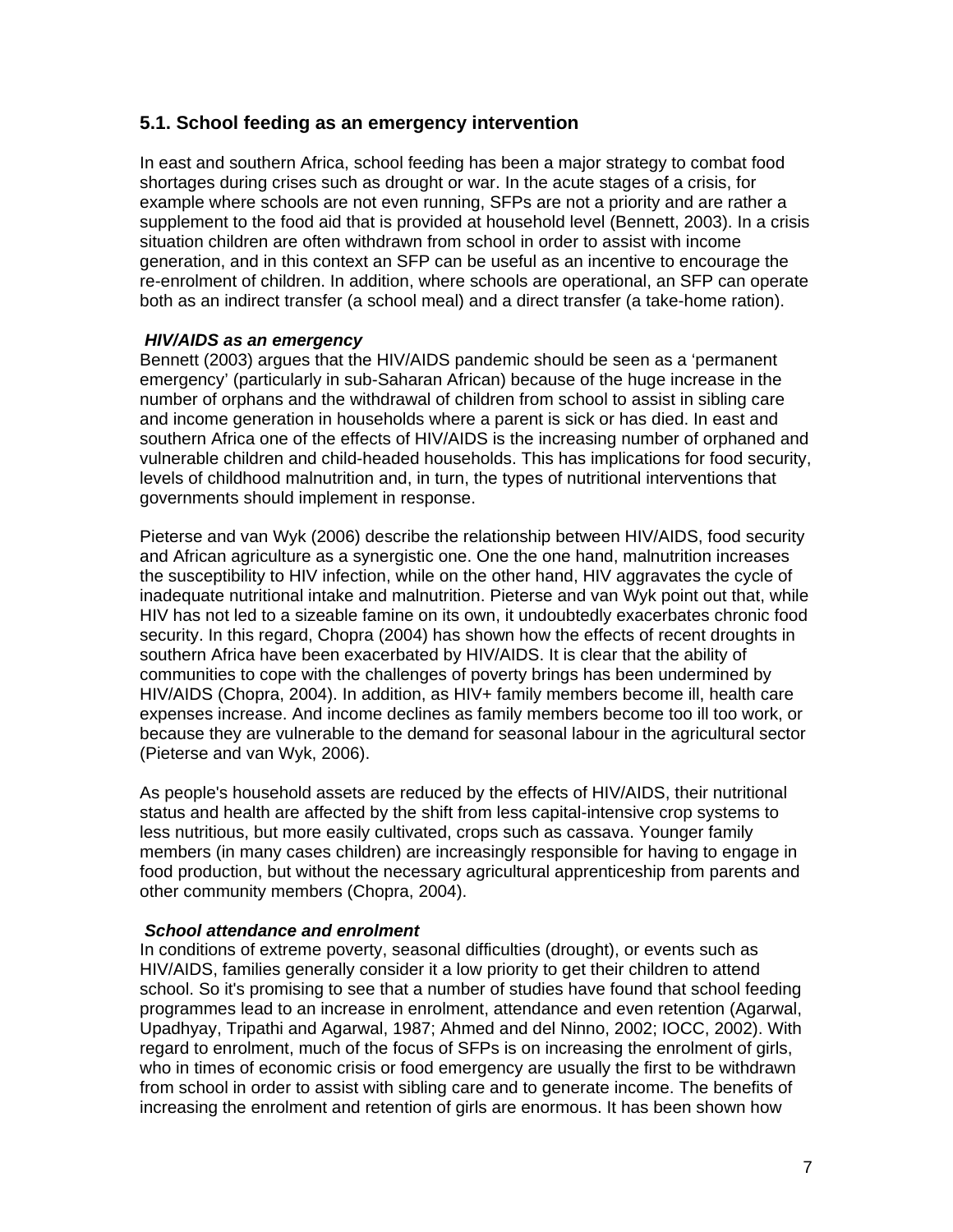girls who go to school are likely to marry later, and have on average 2.9 children, as opposed to 6.5 for uneducated girls (Bennett, 2003). For every year of additional schooling for a girl, there is a resulting 5–10% decrease in mortality among her children (World Food Programme, 2001). In fact, the best evidence for the effectiveness of SFPs is in terms of increasing enrolment (Bundy, 2005; Jamison and Leslie, 1990). While school meals are an incentive for school attendance, it should be borne in mind that some of the difficulties of access to school are, in fact infrastructural. Porter and Blaufuss (2002) have shown for example how bad roads, inadequate or expensive transport, and the chores that many children have to perform each day before they go to school commonly prevent children from attending school, particularly in rural areas.

### **5.2. School feeding as a developmental intervention to aid recovery**

While there is little difference between using SFPs as an emergency measure versus using them as a form of developmental intervention, there is some heuristic value in distinguishing them. Many of the same principles that govern school feeding as an emergency measure govern school feeding as a form of developmental intervention. The main difference is that, in aiding recovery, the targeting becomes more refined (Bennett, 2003). Developmental SFPs have, as their focus, improving the livelihoods of particular groups that are vulnerable to food insecurity, and not simply (for example) improving school enrolment. The argument here is that, if increased enrolment is the aim, then using government funds to reduce or waive school fees would be a more cost-effective way of ensuring this than an SFP (Bennett, 2003). The SFP here might also include take-home rations, with the explicit focus being on income transfer within the community and not solely on school feeding. The focus here is on wider food security within the community and increasing the availability of, and their access to, food.

The principles underlying the use of an SFP as a developmental intervention include the fact that school feeding and take-home rations add to the food baskets of families, and thereby indirectly alleviate the costs of education. In the developmental approach, school feeding is also considered to be an impetus for the community – and possibly the private sector – to become involved in the implementation of SFPs (Bennett, 2003).

### **5.3. School feeding as a nutritional intervention**

To those unfamiliar with the concept of school feeding, it may seem like a form of nutritional intervention. School feeding has also been used a short-term intervention to increase the enrolment of girls and the retention of learners in schools. So, evidence for the nutritional benefits of school feeding is mixed, for the following reasons:

- School feeding is an ideologically sensitive and highly politicised arena, which makes the conducting of robust trials very difficult (Grantham-McGregor, 2005).
- Poor nutrition and health complaints that contribute to poor school performance are also associated with a variety of socio-economic conditions, which, in turn, impact on school attendance. In times of crisis, controlling for all the possible covariates is almost impossible (Grantham-McGregor, 2005).
- A further complicating factor is that many nutritional and growth difficulties have their origins during the first two years of life rather than during primary school years (Bennett, 2003). Mendez and Adair (1999) have shown that a child's ability to catch up early nutritional deficiency is limited after the age of two. In contrast, Del Rosso and Marek (1996) have argued that school-age children are, in fact, susceptible to a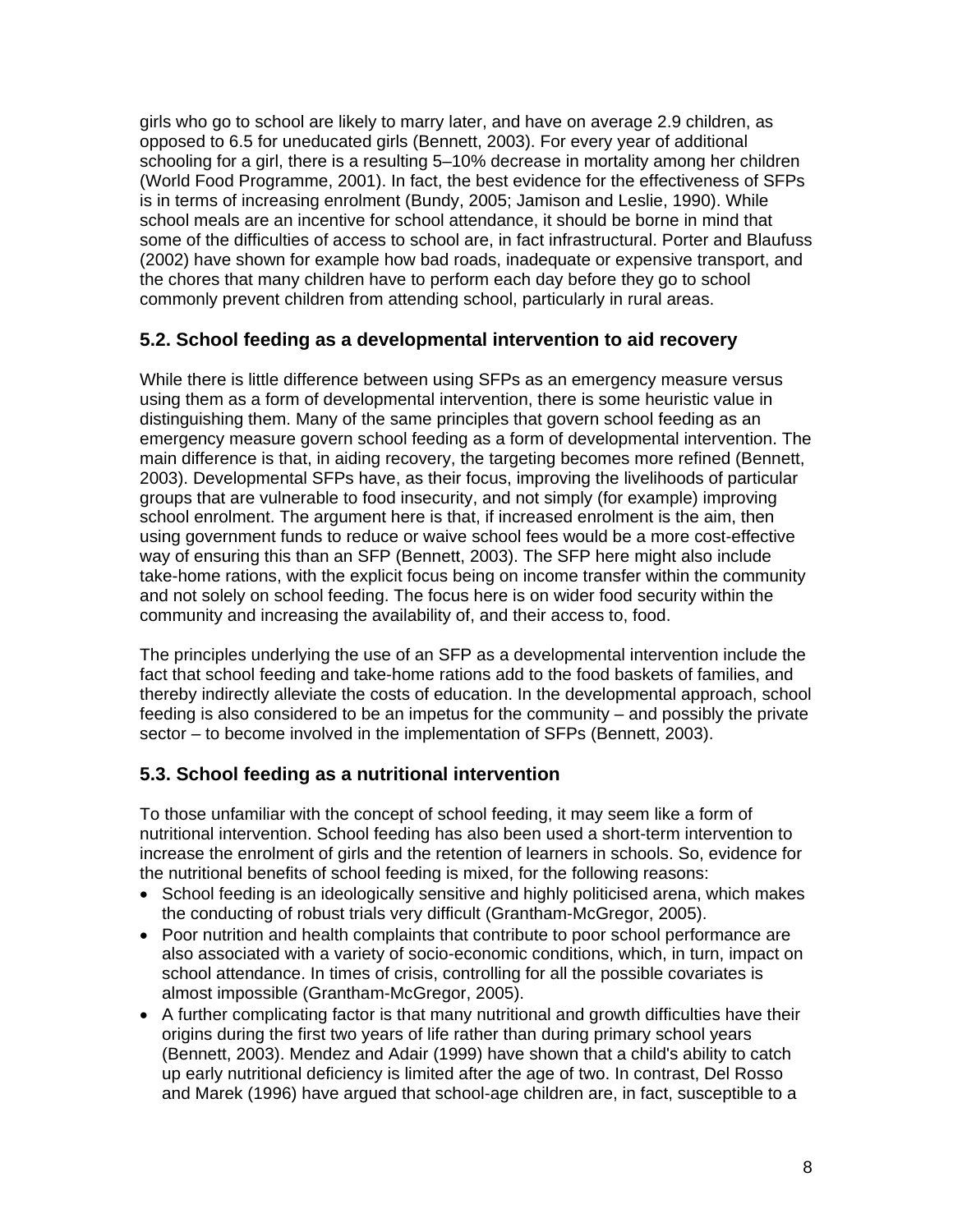variety of nutritional difficulties, while Adair (1999) has shown how some catch up (following stunting) is possible between the ages of two and eight. There is also considerable evidence of the benefits of micronutrient supplementation for the growth of school-age girls and the reduction of later childbirth complications (Bennett, 2003).

### **5.4. School feeding to improve child cognitive development**

While early studies were equivocal about the link between nutritional deficiency and cognitive performance, subsequent evidence has shown how even a short-term lack of food (such as a lack of breakfast) can lead to a reduction in concentration, difficulties with the recalling of new information, and verbal fluency (Bennett, 2003). Vaisman, Voet, Akivis and Vakil (1996) have illustrated the benefits of a good breakfast on child performance on a variety of cognitive tests and how performance is significantly better shortly after a meal. Temporary hunger has been shown to decrease attentiveness through decreased mental and physical activity (Levinger, 1994). Nutritional supplementation will help with helminth infections and iodine and iron deficiencies, which are also implicated in poor cognitive performance. Improvements in cognitive performance and development (particularly in girls) are linked to the micronutrient supplementation of iodine and iron (Jamison and Leslie, 1990).

### **5.5. School feeding and short- and long-term food security**

The link between school feeding and food security has usually been conceptualised in terms of how SFPs improve educational outcomes, which, in turn, help to improve literacy, enhance education (particularly among girls), ensure smaller families and improve household management. All of these improvements are linked to short- and long-term food security.

In his study of the impact of SFPs on short- and long-term food security, Hicks (1996) distinguishes between three variables of food security:

- the availability of food (such as crop yields and a diversity of food production);
- access to food (which depend on household income, the control of resources by women and safety nets); and
- the utilisation of food (referring to the nutritional status protein, energy and micronutrient levels – of schoolchildren).

So, for example, Hicks argues that, with regard to availability, the short-term impact of SFPs on crop yields, diversity of food production and natural resource management are nil. However, if SFPs are targeted properly, they may have an impact on short-term food security by providing take-home rations as an income transfer to the household. With regard to utilisation, short-term food security may be enhanced by improving the protein energy and micronutrient status of children, if the SFP is targeted properly and if the meal that is provided is appropriately fortified and has the necessary energy content. The benefits of long-term food security (with regard to availability, access and utilisation) are all linked to improvements in literacy, numeracy and other educational variables.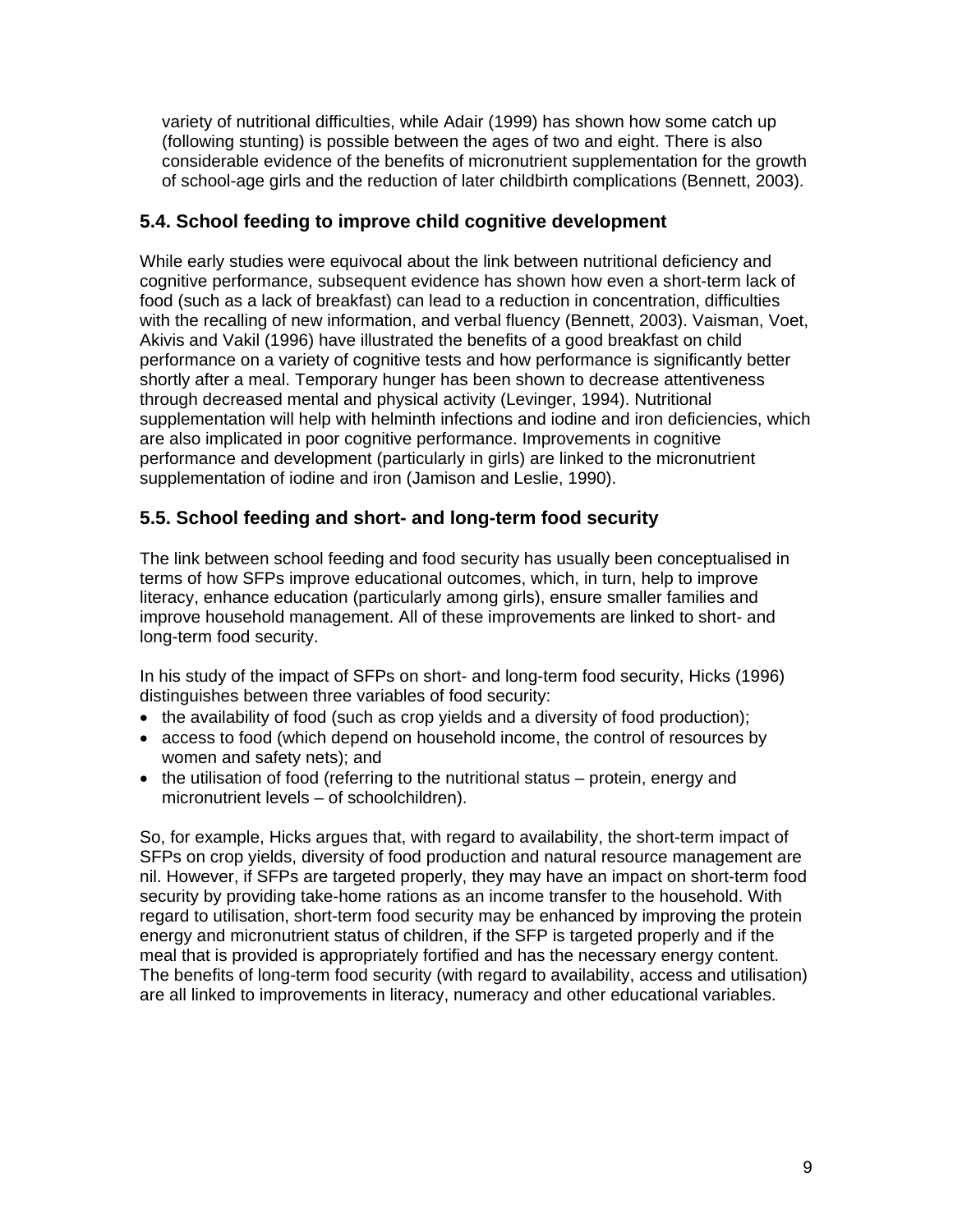## **6. Design for a successful school feeding programme**

Del Rosso (1999) gives the following seven steps to help design a successful school feeding programme:

- 1. Consensus must first be built around a policy and objectives that focus on how school feeding can contribute to improving education and help to meet the nutrition and health needs of children. In this step, all players agree on what problems the programme is intended to address, who the programme will serve, and which models are feasible for implementation.
- 2. Thereafter, targeting criteria that focus on high-risk children and communities should be developed. Del Rosso (1999) argues that there is a built-in tendency towards universal coverage but that, in light of the fact that for most countries funding is finite, targeting should be an important component. Del Rosso (1999) is not referring to the targeting of individual children within a school but to economic (for example, household income) and geographic (for example, a poverty map) targeting, as well as targeting nutritional status (for example, linked to malnutrition status for example), and gender (for example, girls).
- 3. Alternative financing and cost options for SFPs need to be identified. Del Rosso (1999) argues for attempts to ensure that the *cost effectiveness* of SFPs is calculated and not simply the *cost*, which alone says little about the actual value of an SFP.
- 4. The programme should be explicit about guidelines for the composition of rations, as well as the timing of school meals. These issues should be calculated according to conditions in the education sector and the health and nutrition needs of school-aged children in that country.
- 5. Potential bottlenecks in implementation need to be identified and resolved. This is particularly relevant to an SFP that is already in operation, and covers factors such as cooking practices and the management of private sector inputs.
- 6. The development and implementation of monitoring and evaluation systems are crucial to the success of an SFP. Del Rosso points out that, even though SFPs have been used for decades, there is a singular lack of data regarding their functioning and effectiveness.
- 7. Finally, SFPs should be integrated with other interventions that address the primary nutrition and health problems of school children.

## **7. Evaluating school feeding programmes**

In light of the political sensitivity of SFPs and the vulnerability of the target population (children), a great deal has been written about SFPs, both negative and positive. The main arguments are as follows:

- As a result of significant methodological shortcomings, Grantham-McGregor (2005) argues that caution must be expressed with regard to the findings of many of the studies that purport to have found an association between hunger and school performance (Grantham-McGregor, 2005).
- The World Bank (2006a) has argued that the jury is still out on the effectiveness and sustainability of SFPs, and that there is little evidence that school feeding programmes have a positive impact on nutrition for participating children. There is the added problem of parents in some circumstance providing less food for children in SFPs (the school meal simply replaces a home meal).
- School feeding programmes (which are often sold as nutrition programmes) may have benefits in terms of school enrolment, particularly for girls (Jamison and Leslie,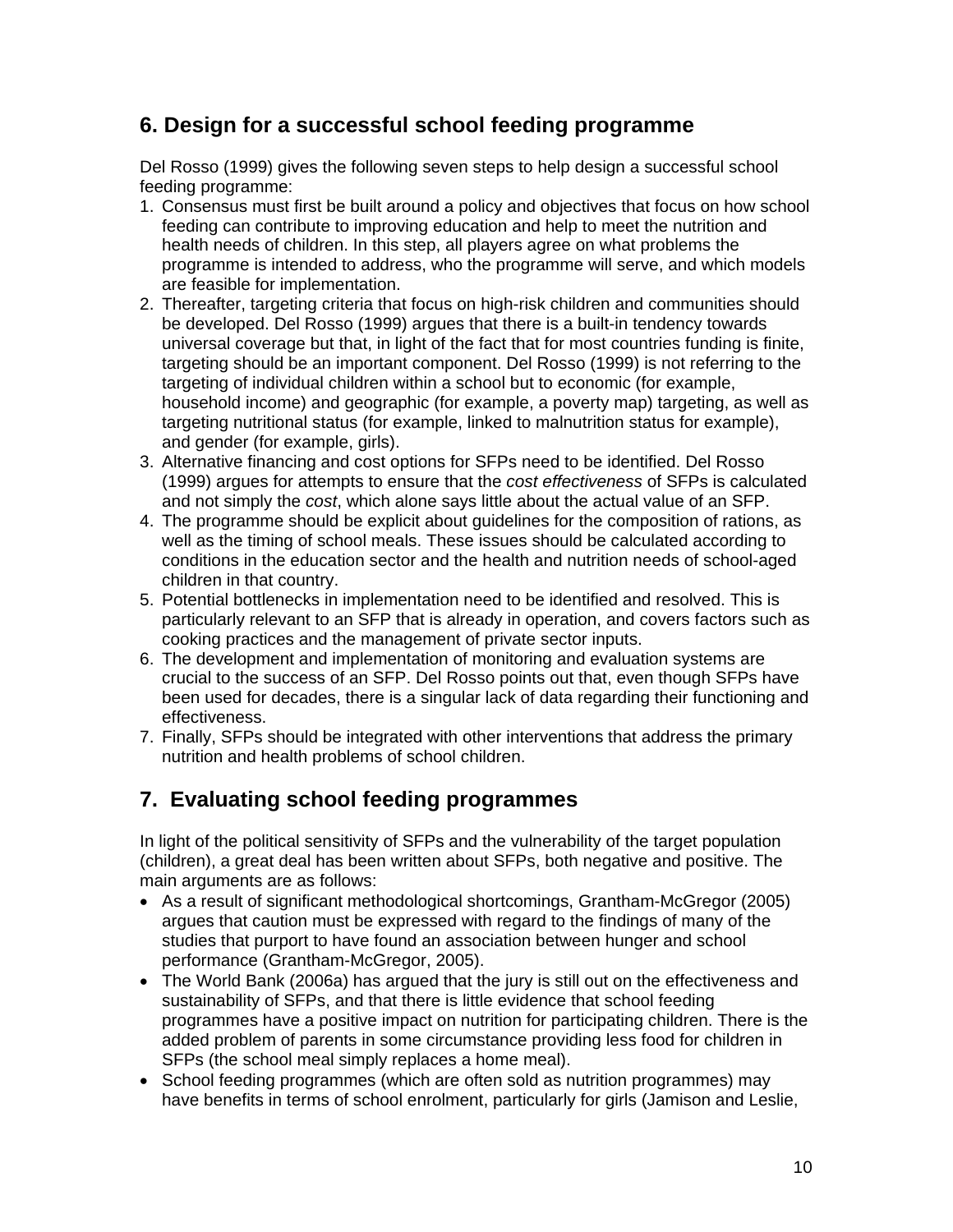1990), and may help to keep children at school, but they have no impact on the root causes of malnutrition and hunger.

- The World Bank (2006b) has argued that one of the main reasons for the relatively weak commitment of many governments to nutrition programmes is that many governments claim that they are investing in nutrition because of their financing of school feeding programmes. Resources are then not allocated to other nutrition programmes even though there is limited evidence that SFPs work as a nutritional intervention (World Bank, 2006).
- School feeding is seen as less effective and less strategic in that there are tested technologies which, when implemented at scale, result in significant reductions in malnutrition and micro-nutrient deficiency (World Bank, 2006)
- Perhaps the most common criticism of school feeding programmes has to do with the timing of intervention. The best window of opportunity to address malnutrition and under-nutrition is in the first two years and the pre-school years, where the principal damage occurs. According to the World Bank (2006) school feeding programmes are likely to have little effect on reversing the damage to brain development (caused by early malnutrition and micronutrient deficiency), or on long-term productivity and human capital formation. Bundy (2005) states that, in countries where food aid can be safely assured for the entire community (antenatally for mothers, and from birth and onwards for children) then the question of whether school children should be targeted for food aid is not an issue. However, where food aid is finite (in most cases) then the appropriate target of food aid should be children under three years of age, to ensure an appropriate developmental trajectory throughout their lives (Bundy, 2005). One of the arguments in favour of nutrition programmes that focus on younger children is the finding that children in poor health start school later in life, and in many cases not at all (Del Rosso, 1999). According to Moock and Leslie (1986) the probability of a stunted child attending school was 5%. In addition, malnourished children in Ghana entered school later and completed fewer years of school than better-nourished children (Glewwe and Jacoby, 1994).
- Nutrition education, de-worming and iron supplements are widely seen as better school based nutrition interventions than school feeding. In addition, there is good evidence that iron supplements and de-worming improve schooling outcomes.
- It has also been argued that school feeding only improves learning when the food is accompanied by other inputs related to teaching quality (World Bank, 2006a).
- Bundy (2005) argues that, while there is convincing literature that the enrolment and participation of girls in school can be increased with a school feeing programme, there is also evidence that the same objective can be achieved by a monetary incentive such as a cash transfer.
- There is particularly good evidence that an appropriate early morning snack has some educational impact. A hot meal in the middle of the day (or other foodstuffs, as is often the case) has high opportunity costs and there is little or no evidence of any nutritional or educational impact (World Bank, 2006a).
- The World Bank (2006a) has also argued that most African governments are not in a position to sustain SFPs – the average cost per student in the development SFPs of the WFP in 2000 was \$34 for a 180-day school year.
- The clearest evidence of the benefit of SFPs is increased school enrolment, particularly of girls (Bundy, 2005).
- Cost effectiveness is a complex issue with regard to SFPs. Generally, feeding programmes (including SFP) are the most expensive nutritional interventions. Interestingly, there are no evaluations that assess the cost effectiveness of SFPs, and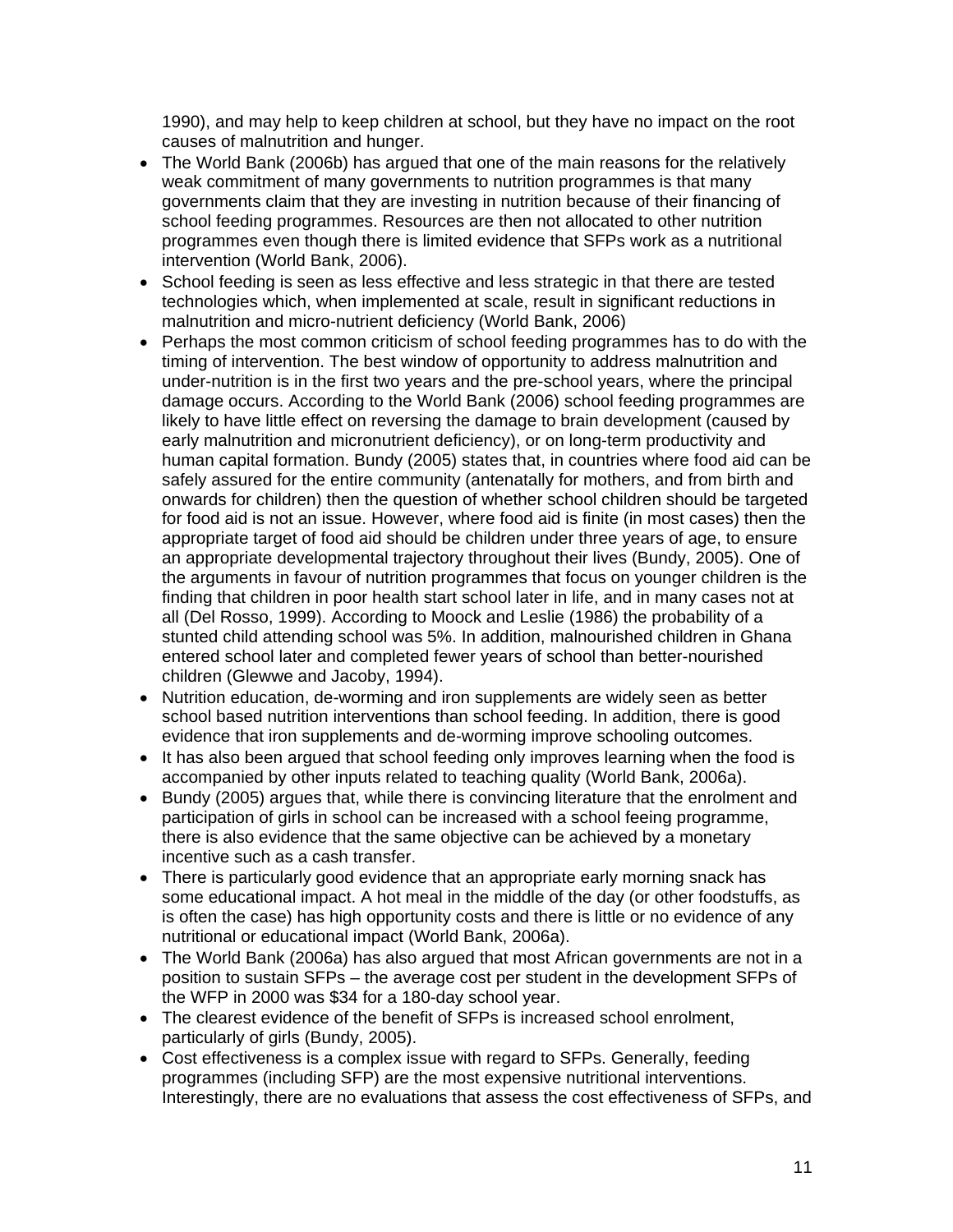no analyses that compare SFPs with other targeted food-based interventions (Bennett, 2003). When thinking about cost effectiveness it is useful to consider aspects such as whether food is cooked on site at the school or elsewhere (this is usually cheaper, as it does not involve a kitchen at the school and the necessary equipment). One should also consider whether the food is local or imported.

- In the case of school feeding being undertaken by an external agency, food aid in the form of a take-home ration is often seen as being essentially without cost and therefore clearly advantageous (for the national government) over a cash transfer. However, this does not take into account the long-term sustainability of food aid. More crucially, it does not take into account the effects of external food aid on local food markets and local farmers (who, in many instances, would be the potential beneficiaries of the food aid). This is particularly relevant with regard to issues of food sovereignty and the extent to which SFPs have an adverse effect on the global economy. Subsidies on food products are likely to distort prices in the local economy, which, in turn, may have negative implications for food production (Bundy, 2005) in the very same communities that SFPs are intended to assist.
- In light of the fact that the best evidence for the effectiveness of SFPs is increasing levels of school enrolment (Bundy, 2005; Jamison and Leslie, 1990), the World Bank (2006a) recommends that SFPs should target poor areas where enrolment and attendance are lowest and where the value of food is sufficient to attract children to school. They add, however, that the SFP must be integrated into a broader package that includes the promotion of balanced nutrition, clean water and high sanitary standards. These issues should form part of an educational reform programme that must include teacher training, curriculum reform and student assessment (World Bank, 2006a).

In summary, while it is socially desirable that children do not remain hungry or have to walk long distances home to eat, serious questions remain about whether governments in resource-poor settings should be allocating resources to school feeding, and whether priority should perhaps be given to younger children. To situate the discussion of a possible alternative model, a brief discussion of SFPs in two African countries is in order.

## **8. School feeding in east and southern Africa**

There are significant differences between school feeding programmes in east Africa and those in southern African, based on factors such as socio-economic status, the number of food emergencies that have occurred, the nutritional status of children in various countries and, most importantly, the financial or infrastructural ability of governments to implement SFPs. In east and southern Africa there are two main types of SFPs:

- programmes that are entirely funded by the national government, typified by countries such as South Africa and Botswana; and
- programmes that are predominantly operated and funded by external sources (usually the WFP) and with only partial government funding, which are found in countries such as Lesotho and Malawi.

The rest of this section focuses on SPFs in:

- South Africa, in southern Africa, where SPFs are funded entirely by the national government; and
- Malawi, in east Africa, where SPFs are predominantly operated and funded by external sources.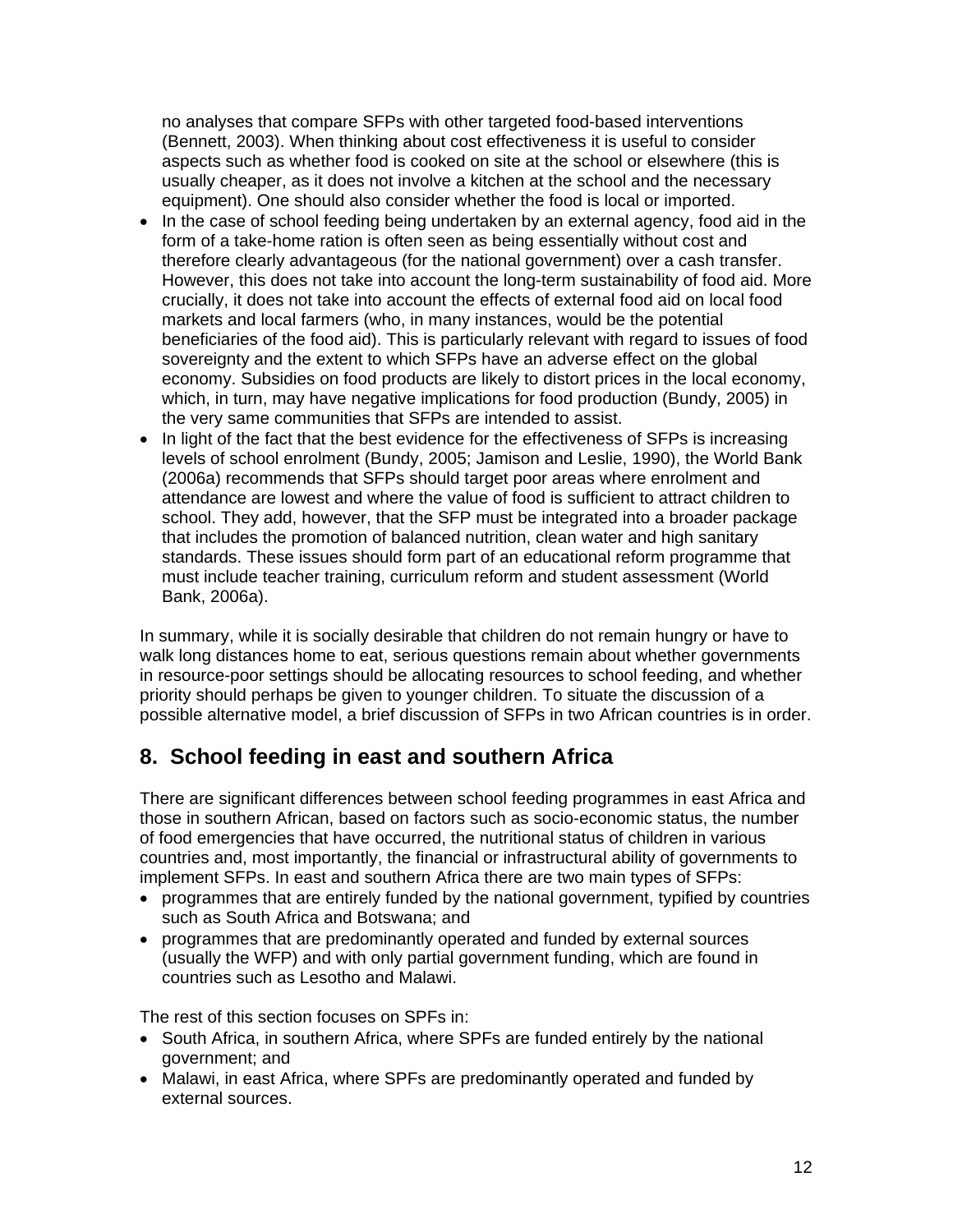### **8.1. South Africa**

South Africa is unique in east and southern Africa: it is the only country considered to be food secure and self sufficient in terms of its own food production, yet statistics from 2003 show that more than 14 million South Africans were food *insecure* in that year (Pieterse and van Wyk, 2006). In addition, 1.6 million children were stunted by malnutrition and 43% of households were suffering from some level of food poverty (Pieterse and van Wyk, 2006). Levels of inequity in South Africa remain particularly high. For example, the poorest 20% of the population have a mere 3.5% share of national consumption, while the richest 20% have a phenomenal 62.2% (UNDP, 2005).

The Primary School Nutrition Programme (PSNP) was established in September 1994 as a Presidential Lead Project of the Reconstruction and Development Programme (RDP). The RDP was the brainchild of the new government, led by the African National Congress (ANC), which attempted to redress the imbalances and inequities of the apartheid era. At inception, the PSNP aimed to intervene at two crucial points in the future development of South Africa: nutrition and education. Its objectives were to improve the health and nutritional status of South African primary school children, to improve school attendance and to improve the learning capacity of children, which would in turn lead to an improvement in the quality of education. The aims of the PSNP were explicitly stated: The PSNP was intended to 'contribute to the improvement of education quality by enhancing primary pupil's learning capacity, school attendance and punctuality and contribute to general health development by alleviating hunger. Educating pupils on nutrition and also improving nutritional status through micro-nutrition supplementation. Parasite education where indicated. To develop the nutrition component of the general education curriculum' (Government of South Africa, 1994: 46).

Central to the RDP policy was an attempt to curb runaway government spending, which meant that provinces had to target their nutrition interventions at poor primary school learners while ensuring that overall debt did not escalate (Wildeman and Mbebetho, 2005). Wildeman and Mbebetho note that, despite the fact that the PSNP was a presidential lead project, it received weak funding prioritisation, as evidenced by a 15.4% drop in the number of participating schools between 1995 and 2003. From 1998 to 2004, the PSNP was administered by the Department of Health. Responsibility for school feeding in South Africa was transferred to the Department of Education in April 2004 and the programme was renamed the National School Nutrition Programme (NSNP).

In South Africa there are big differences in the ways in which provinces implement their SFPs. In the Western Cape Province, there are three service providers (which won tenders). The largest is the Peninsula School Feeding Association (PSFA), which is the largest non-governmental and non-profit organisation in South Africa solely involved in school feeding. Alternatively, in the Eastern Cape Province there are more than 3,000 service providers. The aim of their approach was to stimulate the growth of small businesses and income generation. One of the problems with this approach is that any food security aspect at community or household level is lost by opting for the cheapest food tender. In the Eastern Cape, the country's poorest province, farm schools poorly covered and other schools (Grade 1 to Grade 4) are only receiving food three days a week due to budget constraints. By contrast, schools in rich provinces like the Western Cape and Gauteng feed their children five days a week and coverage is from Grade R (the year prior to the first year of school) to Grade 7 (the last year of primary school). In other words, coverage is worst in South Africa's poorest province and best in its richest.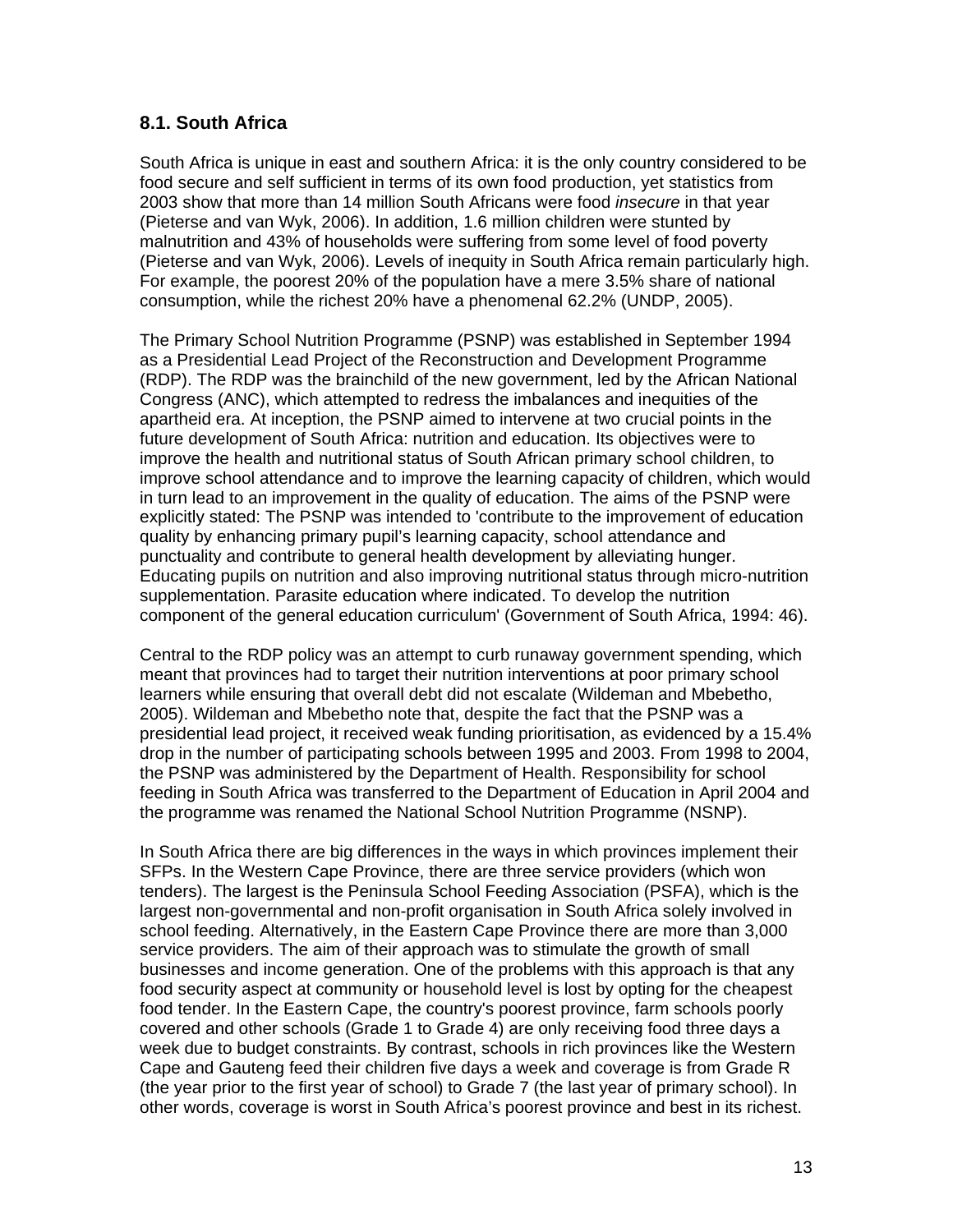Further developments in South African SFPs have included attempts to address the issue of younger children receiving nutritional inputs, with the result that a number of provinces in South Africa have extended their SFPs to include children in Grade R (the year prior to the first year of school). Naturally, this should be applauded, but Wildeman and Mbebetho (2005) make the point that government-sponsored Grade R facilities are a drop in the ocean compared to the many early childhood development (ECD) facilities that exist throughout South Africa and that do not receive any government assistance. In addition, in rural areas and in urban poverty nodal areas, very few ECD facilities will even be registered and therefore will not be subsidised.

Targeting has been a particularly contentious issue in the South African context. With regard to targeting at present, there is a significant disjuncture between policy and practice between provinces. In some cases, because of budget constraints, grades receiving school feeding have been cut to Grades 1 to 4 only. There are a number of schools in South Africa that practise individual targeting, as opposed to school targeting (providing food only to particular children in schools rather than to all children in a targeted school). However, in the Eastern Cape, farm schools, which are arguably the most in need of school feeding, remain very poorly covered (Wildeman and Mbebetho, 2005).

#### *Evaluating school feeding in South Africa*

A number of evaluations of the PSNP and the NSNP have been carried out. Perhaps the most comprehensive evaluation of school feeding in South Africa was conducted by the Child Health Unit (Child Health Unit, 1997). While praising the noble aims of the PSNP, they outlined a number of significant weaknesses in the programme (Child Health Unit, 1997). These included the following:

- Despite the broad aims of the PSNP (such as nutrition education and micronutrient supplementation), it has generally been a vertical school feeding programme, rather than a comprehensive nutritional programme, making any proposed impact on nutritional status unlikely.
- School feeding is expensive and logistically complicated and, in the South African context, has been beset by significant administrative difficulties and problems related to corruption.
- Many of the implementation problems have been due to management difficulties.
- Coverage in South Africa was poor and inconsistent. Unfortunately, the number of schools that were reached by feeding programmes is often seen as a marker of success. But this is misleading because it says nothing about the quality of the food, which days were missed, which children were at school to receive the meal, or which schools were able to provide the food only later in the day, and not at breakfast.

But other researchers have come out in support of SPFs. For example, Louw, Bekker and Wentzel-Viljoen (2001) claim that the benefits of a properly designed and effectively implemented SPF would far outweigh its costs. It should be noted here that their assessment was based on their evaluation of the government's programme in principle and not on the actual planning and implementation of the programme. Kallman (2005) observed that teachers were positive about school feeding because they saw it as contributing to greater learner cognitive attentiveness, improved school attendance, reduced absenteeism and better household food security. However, these teachers' claims have not been empirically supported by well-controlled, large-scale studies.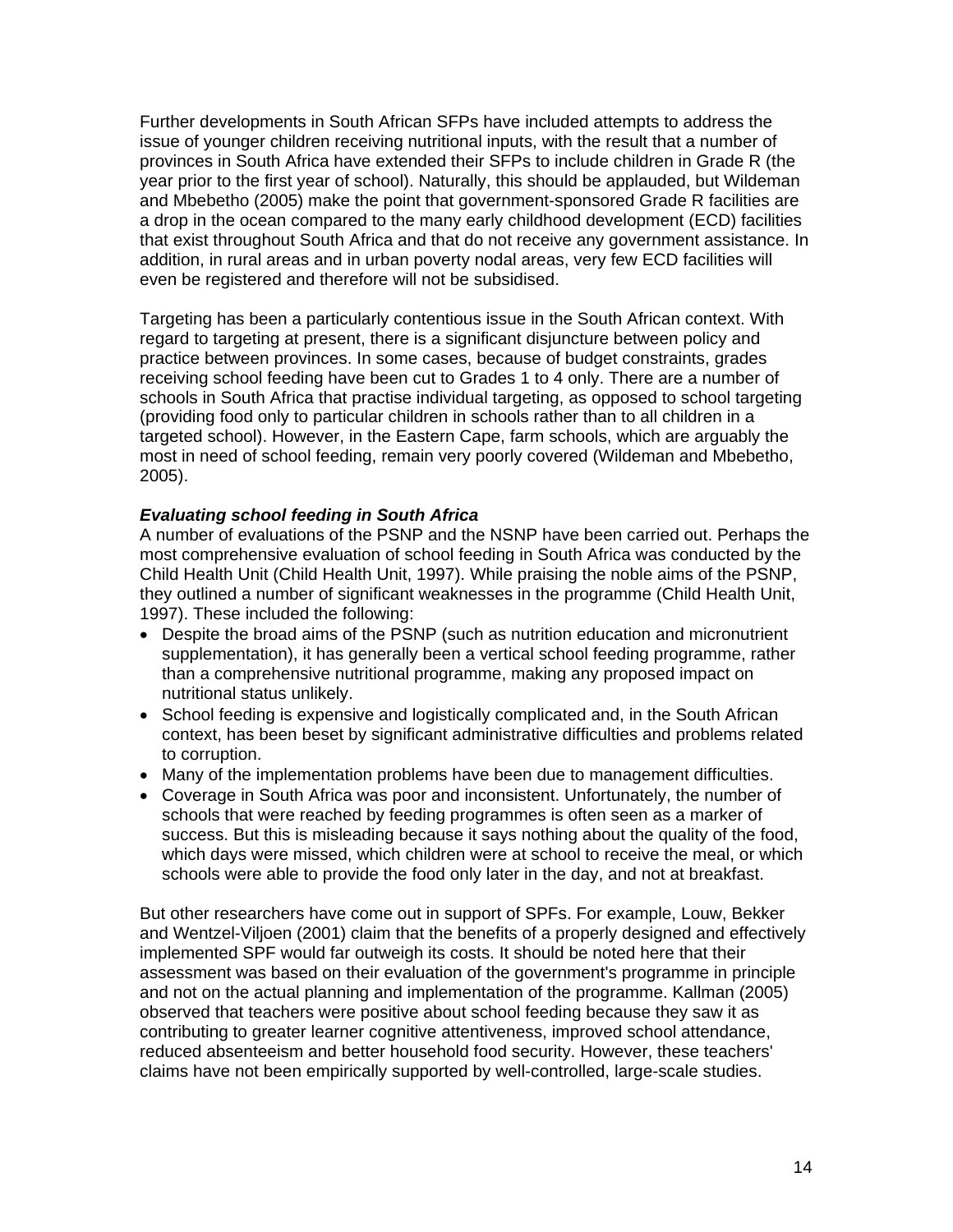In her evaluation of the NSNP, Kallman (2005) concludes that it is virtually impossible to evaluate the extent to which the primary aims of the NSNP have been met, as data on the various factors that affect school performance, drop-out rates, enrolment and concentration is not available. In addition, in South Africa it is often the case that primary and high schools occupy the same premises. If a family has one child in primary school and another in high school (and only a primary school feeding scheme is in operation), it is possible that one child will be fed and not the other. The South African Human Rights Commission (2004) evaluated South Africa's SFP and concluded that the steady drop in numbers of children being fed since the inception of the programme in 1994 compromised the programme.

Louw, Bekker and Wentzel-Viljoen (2001) support targeting in SPFs, but believe that targeting has been undermined by political imperatives to cover as many schools as possible. Mtyala (quoted by Wildeman and Mbebetho, 2005) has stated that individual targeting is socially undesirable because of the inevitable stigmatisation that occurs. But the director of the PSFA responded by saying that individual targeting is unavoidable and that he did not believe that stigma was that much of an issue (David Galland, personal communication). In some schools, only 20 children are fed, while in others over 1,000 children are fed. Louw et al (2001) state that teachers' perceptions are that individual targeting leads to intimidation, victimisation and stigmatisation.

It is likely that SFPs are here to stay in South Africa, with increases in the school feeding budget having been announced by the National Treasury, up to and including 2008. Kallman (2005) notes that this grant is likely to continue for at least the next 10 years.

#### *Recommendations for school feeding in South Africa*

In 1997, the Child Health Unit made three broad recommendations with regard to the PSNP in South Africa:

- **Targeting criteria should be more stringent.** As a result of the particularly poor SFP coverage, it was recommended that fewer schools should be targeted, and on a sounder financial basis, to ensure that SPFs do not continue to deteriorate. Feeding should focus on children that are likely to benefit the most. Fund allocation should be based on infrastructure and location.
- **School feeding management should be improved.** Management systems should be developed to work effectively in the rural and under-resourced areas of the country. Non-governmental organisations should be used. Local needs should be considered and community involvement should be encouraged.
- **The quality and quantity of school meals should be optimised.** Meals must be provided early in the morning and their energy content should not fall below 20–25% of the current recommended daily allowance (RDA). Guidelines about the minimum quantity of micronutrient content should be developed and the use of fortified commercial foods should be discouraged, as they promote unhealthy eating habits.

### **8.2. Malawi**

In this section, we will focus on school feeding in the east African country of Malawi. Two organisations that play a big role in food aid in Malawi are the World Food Programme (WFP) and Food for Education (FFE). These organisations will be discussed first, followed by an analysis of Malawi's school feeding programme and recommendations for the future.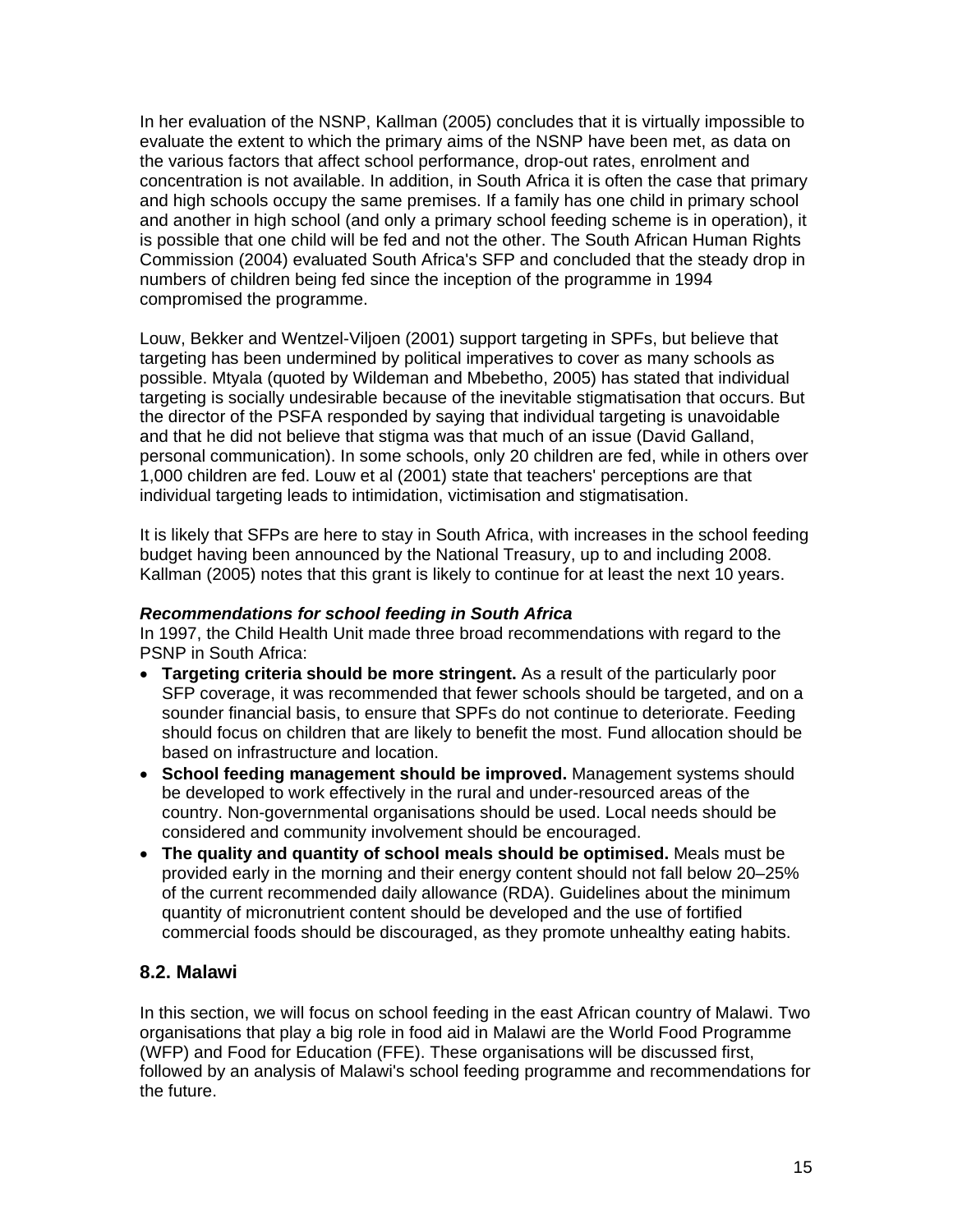#### *The World Food Programme*

The World Food Programme (WFP) is a United Nations organisation and is the world's largest international food aid organisation, tasked with combating hunger throughout the world. WFP has operations in 82 countries and, in 2005, it distributed food to 97 million of the poorest people in the world. While predominantly meeting emergency food needs, the WFP also supports economic and social development through a policy of deterrence or prevention. The WFP describes food aid as one of the most effective means of preventing malnutrition and thus an effective deterrent against long-term poverty (World Food Programme, 2007).

The WFP is the largest organiser in the world of Food for Education (FFE). While the WFP provides food to schools in 70 countries, FFE includes a broader basket of interventions that aims to improve school enrolment, attendance, community-school links and learning (WFP, 2006). The FFE programme provides in-school meals or snacks to reduce short-term hunger and the associated cognitive impediments. In addition, the FFE programme provides take-home rations targeted at girls, orphans and other vulnerable children who attend school regularly. Finally, the FFE intervention uses a food-for-work scheme targeted at teachers and parents to improve schooling outcomes (Sibanda-Mulder, 2004). The WFP's FEE programme has operations in Malawi and other African countries such as Angola and Lesotho.

#### *Food for Education strategies*

Food for Education (FFE) has adopted the following strategies to deal with school feeding:

- **Plan SFPs according to a programme design:** From the outset, the potential benefits of the intervention, the nature of government partnerships and the exit strategy need to be assessed and planned. Sibanda-Mulder (2004) argues that good planning with regard to programme design allowed the WFP to phase out its operations in Botswana in 1997, after which Botswana continued with the same school feeding programmes without the WFP's assistance.
- **Promote the education of girls:** Sibanda-Mulder (2004) states that a priority of the WFP programme is the education of girls, not only because of the gender disparities in schooling that exist in many schools, but also because women play key roles in maintaining the three pillars of food security – food production, economic access to available food, and nutritional security.
- **Develop home-grown SFPs:** Home-grown SFPs aim at expanding school feeding programmes in order to increase enrolment, while at the same time promoting local food production and the incorporation of agriculture into the school curricula.

#### *School feeding in Malawi*

The Malawian government's Free Primary Education Initiative has been successful in increasing school enrolment, but has created a gender gap in favour of boys. Enrolment in primary school in Malawi is estimated to be about 78%, but 30% of poor children do not even begin school, while only 38% of children who enrol in primary school will go as far as completing Grade 8 (World Food Programme, 2006).

Unlike South Africa, Malawi does not have a national government-run school feeding programme. At present school feeding is conducted and funded by WFP and organisations like GTZ and ActionAid, which have supported the school feeding programme in emergencies. The WFP provides most of the support for school feeding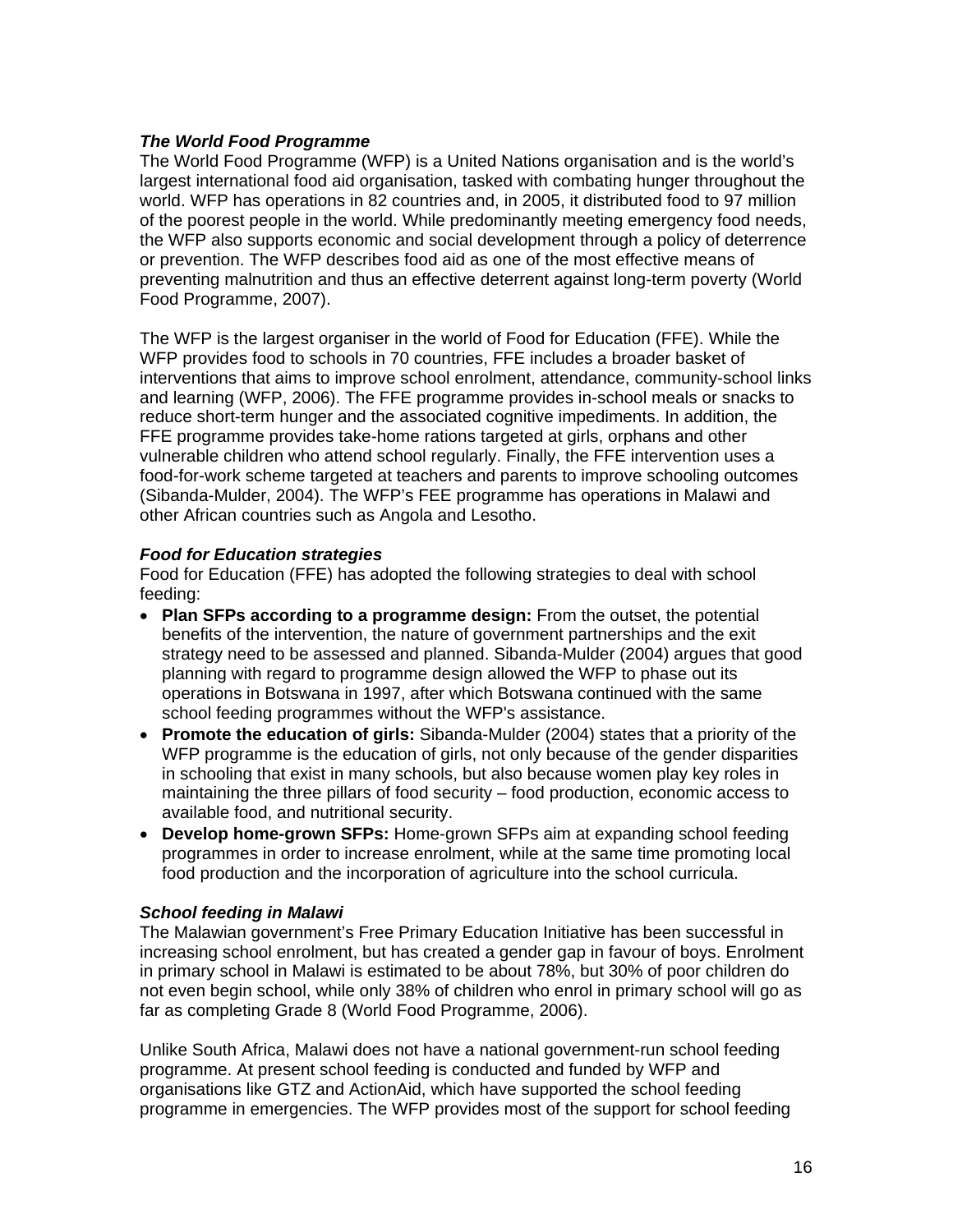activities, in terms of both numbers and geographical coverage. There is no direct financial contribution from the Malawian government, although it does provide logistical staff from within various government ministries.

The objectives of the Malawian school feeding programme are:

- to improve school enrolment and the attendance of girls and orphans;
- to reduce short-term hunger, which slows the learning process, thereby improving children's concentration and their assimilation of information; and
- to reduce disparities in enrolment and drop-out rates between boys and girls, especially in grades 5 to 8 (Roka, 2004).

The WFP programme aims at minimising the number of school drop-outs, increasing enrolments (particularly among girls) and improving concentration among children living in food insecure districts. The programme currently supports 410,000 pupils in 489 schools in 14 districts. In the programme, pupils in targeted schools receive a daily midmorning meal of porridge on each school day, while the programme also provides a take-home ration of 12.5 kg of maize per month for girls and for boys that have lost both parents who attend 80% of school days as an incentive to stay in school (WFP, 2006). The WFP and the Ministry of Education, in collaboration with the Ministry of Health, have also provided de-worming tablets for targeted schools. Other donor agencies, such as UNICEF and the World Bank, also assist the project by providing water and sanitation facilities, as well as establishing school gardens, in about 76 schools (WFP, 2006).

Malawi is currently developing a Nutrition and School Feeding Policy, and has proposed an institutional framework for a nation-wide school health and nutrition programme that is intended to operationalise school feeding activities supported and implemented by the government and other stakeholders. The policy has not as yet been implemented. The framework draws equally on the existing structures and current resource bases of the Ministry of Education and the Ministry of Health. At school level, it is proposed that specific committees should be established for school health and nutrition. Essentially, these committees will consist of members of currently existing school committees and village health committees.

The four programmes that are envisaged are:

- health and nutrition education
- the distribution of de-worming medication
- the distribution of micro-nutrients
- water and sanitation improvements.

The policy framework also notes that, if sufficient funds were available for a more comprehensive programme for school health and nutrition, other programmes would also be supported. These programmes include promoting the building of school gardens, as well as active learning, school-based physical assessment and school feeding.

#### *Evaluating school feeding in Malawi*

In 2004, Roka conducted an evaluation of school feeding in Malawi in a number of districts. Unfortunately, it was not a properly controlled study and therefore its results should be read with some caution. These results are listed below:

- There was an overall increase of 37.7% in the enrolment of girls, which was attributed to the fact that girls, and not boys, were given take-home rations.
- Girls' enrolment in non-project schools declined by 9.7%.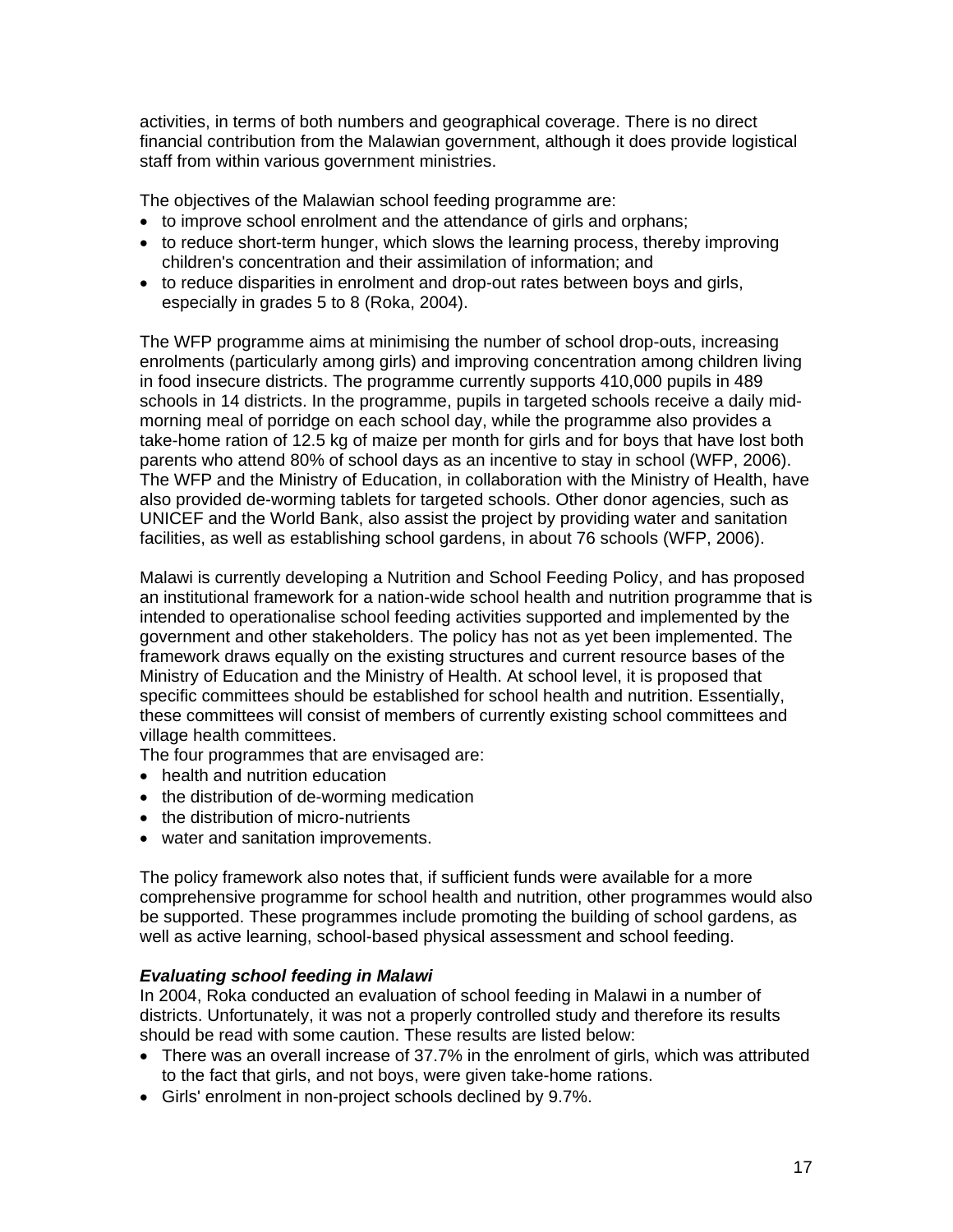- Boys' enrolment in project schools increased by 24.4%, compared with a drop of 7.7% in non-project schools.
- Both project and non-project schools registered increases in girls' pass rates during the project implementation period, while boys' pass rates remained the same at 69% in project schools.
- The increase in enrolment has meant that the teacher-to-pupil ratio has increased, placing additional pressure on existing teachers, as well as generating an increased demand for more teaching and learning materials in project schools.

Absenteeism was seen as the main factor affecting boys' performance in project schools. In families where there are only boys and no take-home rations are received at school, household food insecurity is an important factor in determining boys' school attendance. Roka (2004) argues that during certain months of the year, parents call upon boys to participate in piecework, which earns them food, or cash to buy food. Roka's (2004) report makes few recommendations, unfortunately. Perhaps the most important is his recommendation that take-home rations should be given to boys during critical food-shortage months in order to partially improve household food security and thereby increase levels of school attendance.

## **9. New opportunities for school feeding in Africa**

Despite the shortcomings of SFPs in Africa and elsewhere, they are not likely to go away and will continue to be used in the near future. So, the question remains: how can SPFs be improved? In this section, three strategies will be presented:

- food sovereignty
- the New Partnership for Africa's Development (NEPAD)
- the Child-to-Child Approach.

## **9.1. Food sovereignty**

What is food sovereignty? So far, this paper has discussed only food security and nutrition security, but these two concepts have their limitations. Let's take a closer look at food security and nutrition security before we move on to food sovereignty.

Traditionally, food security has been understood as the availability and accessibility to food of sufficient quality and quantity in a socially and culturally acceptable manner. The concept of nutrition security is much broader, and it focuses on the environment and good care practices, in addition to household food security (World Bank, 2006). Nutrition security acknowledges that gender, education, access to water and sanitation all impact on nutrition status, over and above the simple problem of food availability. Food security is a necessary, but not sufficient condition, for nutrition security (World Bank, 2006). *Figure 1* illustrates the determinants of nutritional well-being. Level 3 illustrates the traditional understanding of food security and its emphasis on access to a stable and varied food supply.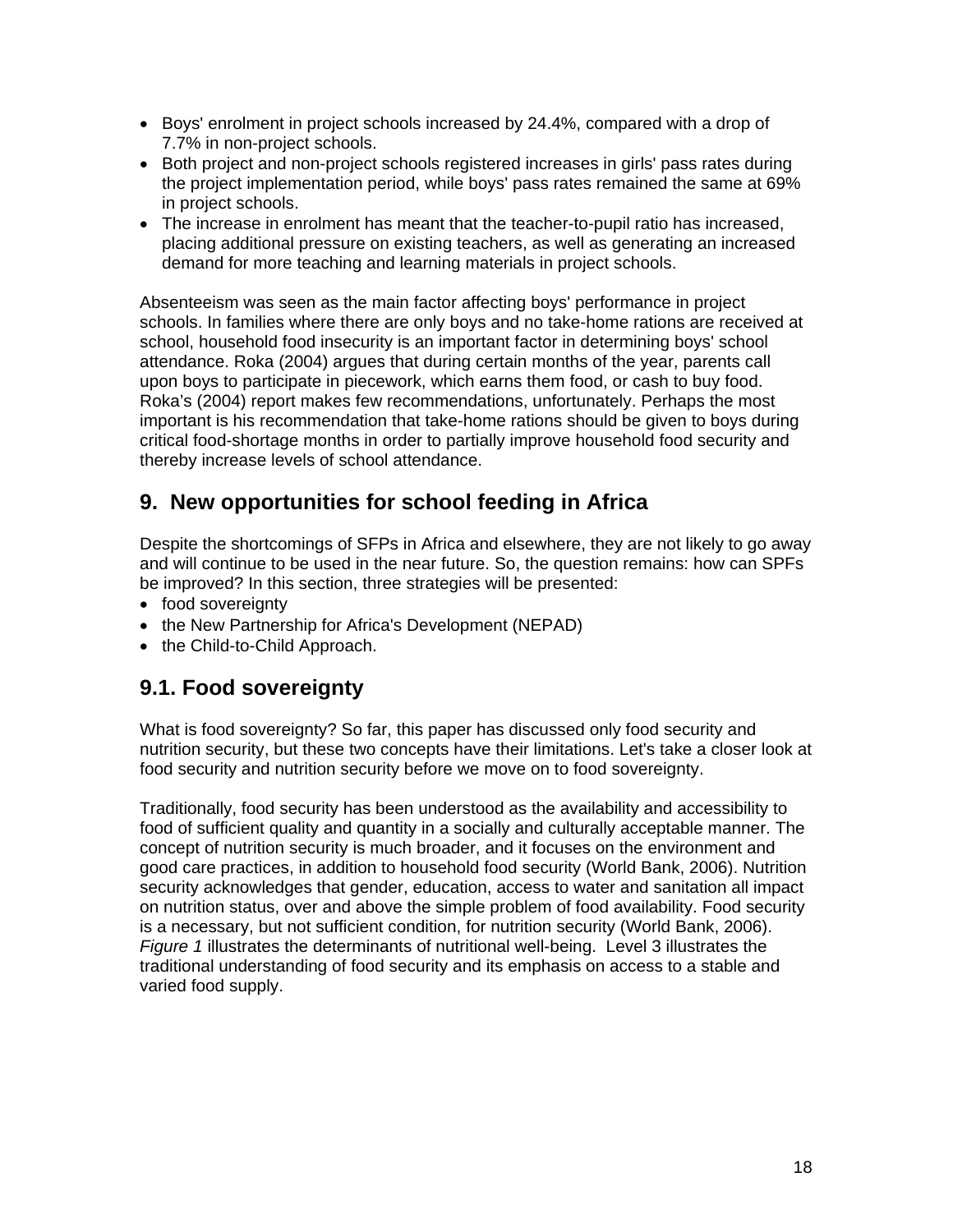



*(Adapted from: Determinants of Nutritional Well-being [UNICEF, 1994])*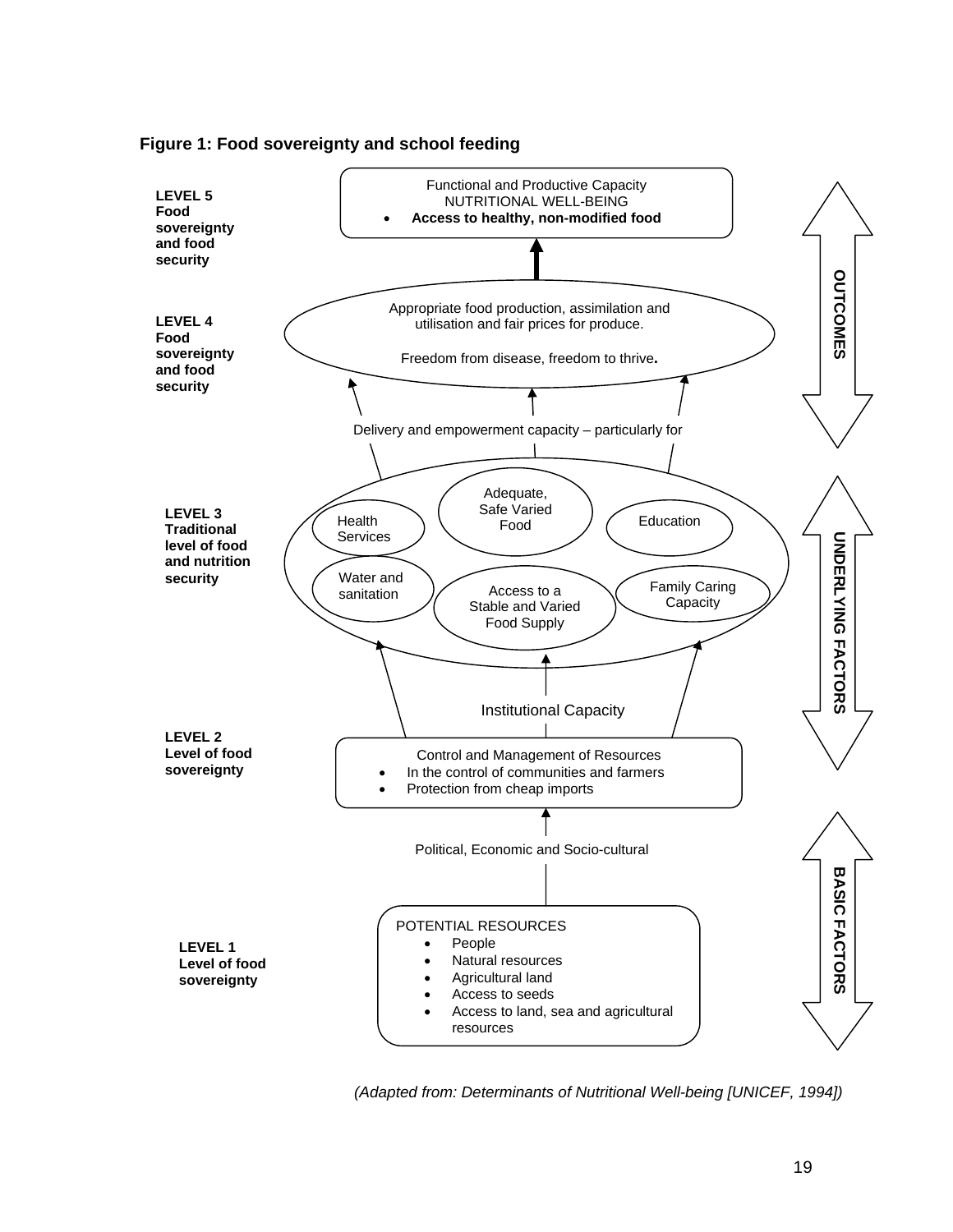The limitation of both these approaches is that little mention is made of access to the means by which the food is produced such as access to land, fishing resources, or seeds. As the absolute number of malnourished children in sub-Saharan Africa actually increases (Chopra, 2004), and the achievement of the MDG 1 of eradicating extreme poverty and hunger appears increasingly unlikely, people's access to the means of food production is increasingly taking centre stage. In recent years, with the increasing influence of economic policies championed by the World Trade Organisation (WTO), the International Monetary Fund (IMF), the World Bank (WB), the United States and the European Union, the concept of food security has been redefined as a global market function that assumes a free market, where the criteria that govern food security are corporate rather than social (Chopra, 2004). It has been argued that, instead of ensuring food security for millions of people around the world, these institutions in fact prioritise export-oriented production, and the concentration of agriculture in the hands of a few, thereby alienating millions from productive assets and resources (People's Food Sovereignty, 2001). While the notion of food security may previously have had some use, it has been misused by rich nations to encourage poorer nations to import food from the North, rather than producing it themselves (Grain, 2006). Another problem is the distortion of local food production in the developing world as a result of the way in which food aid is linked to food production in the United States. The US is the single largest provider of food aid and, under US law, 75% of food aid must be sourced, fortified, processed and bagged in the USA (Grain, 2006). Unsurprisingly, many of the same transnational companies that largely control worldwide food production and distribution also control the US food aid process.

Recently, there has been a move away from the notion of food security to the notion of food sovereignty. Food sovereignty has been defined as:

*…the right of peoples, communities, and countries to define their own agricultural, labour, fishing, food and land polices, which are ecologically, socially, economically and culturally appropriate to their unique circumstances. It includes the true right to food and to produce food, which means that all people have the right to safe, nutritious and culturally appropriate food and to food-producing resources and the ability to sustain themselves and their societies.* 

From: Via Campesina, 2003: 2*.* 

Food security and nutrition security are necessary, but not sufficient, conditions for food sovereignty. A food sovereignty approach comprises a number of different principles, ranging from market policies, food safety and quality, and the environment to genetically modified organisms, the transparency of information and corporate accountability. See Figure 1 (levels 1 and 2) for an outline of how a food sovereignty approach broadens the notion of food security.

Selected food sovereignty principles include the following:

- Locally produced food should be used for SFPs. Food is produced for local markets based on peasant and family farmers, thereby affecting the development of local food economies and food outlets (Chopra, 2004; People's Food Sovereignty, 2001). Using local produce for SFPs will stimulate the local economy, supply appropriate food for school children and, if correctly managed, will lay the foundation for the transfer of agricultural skills between generations.
- Farmers must be offered fair prices for their produce. At present, because of agricultural subsidies in richer countries, EU beef (for example) is sold in southern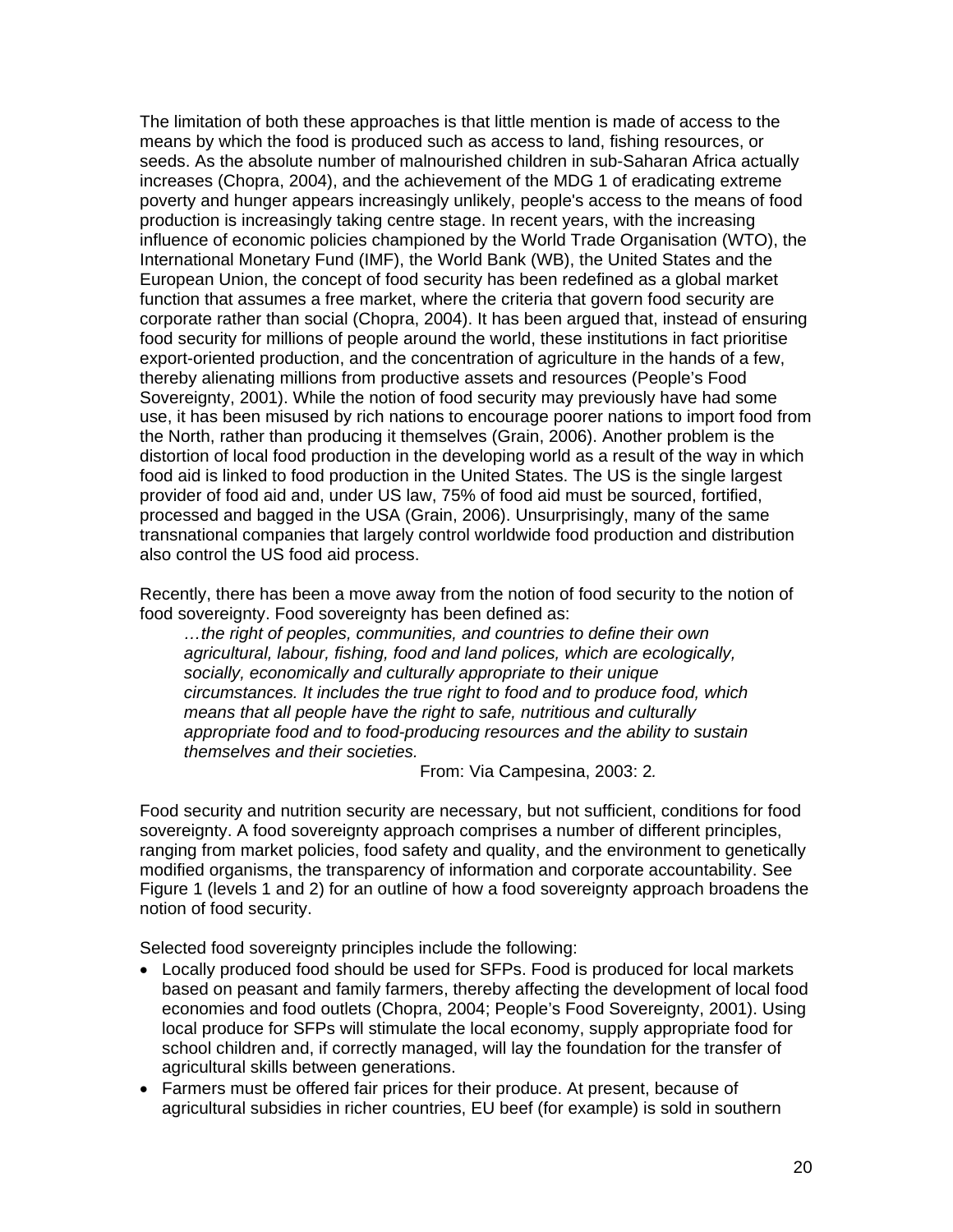Africa for 30 pence a kilogram, whereas it costs one pound to produce (Chopra, 2004). This inequity will invariably have a negative impact on any school feeding intervention – whatever the form.

- Central to the food sovereignty approach is the equitable access to land, seeds water, credit and other productive resources.
- The role of women in agricultural production should be promoted. This issue has particular relevance to school feeding and the enrolment of girls, given the link between years spent at school by girls and subsequent increased agricultural production.
- Dangerous technologies, such as food irradiation that negatively effect nutritional content, should be banned.
- Attempts should be made to establish criteria for food quality and variety that are relevant to the needs and preferences of local communities.
- The government should support the activities of families and communities that are aimed at increasing production, as well as promote and support local control and production of food.
- Food sovereignty implies that a country is free to determine its modes of food supply. However, for the globalisation of the food trade has led to the rise of transnational food companies that are increasingly dictating the extent to which individual countries are able to determine the nature of the crops they plant and the food they produce. In essence, these companies control the entire food chain, from agricultural inputs to production and distribution.

To illustrate how transnational food companies operate, one may consider the example of US-based Cargill, which manages a food chain on a global scale. It manufactures fertiliser in the US and ships it to Argentina, where it is used to grow soya beans, which are then exported to Thailand to feed chickens. The chickens are finally sent to the United Kingdom for human consumption. Cargill manages the entire process. (Hawkes, 2006). The Slow Food Movement (SFM), which originated in Italy, is an example of a global initiative that opposes the growth of the fast food industry governed by transnational food companies like Cargill. The SFM promotes local traditions, local food and respect for the environment, avoids the use of synthetic fertilisers, herbicides and hormones, and ensures fair and sustainable agriculture (Slow Food Movement, 2006).

### **9.2. New Partnership for Africa's Development (NEPAD)**

The New Partnership for Africa's Development (NEPAD) is a vision and strategic framework for Africa's renewal that was adopted by the Organisation for African Unity (OAU) in 2001. Some of NEPAD's primary objectives are to eradication of poverty, to place African countries, both individually and collectively, on a path of sustainable growth and development, and to accelerate the empowerment of women. Central to the its approach is the involvement of role players beyond those in African governments. One of NEPAD's flagship programmes, and a new initiative, is food security and nutrition. For NEPAD, food security is a necessary, but not sufficient, condition for ensuring adequate nutrition. In order to improve upon past efforts to achieve food security, NEPAD has developed the Comprehensive Africa Agriculture Development Programme (CAADP), which was endorsed in 2003. The CAADP has four priorities (referred to as 'pillars') for investment and action:

1. extending the area under sustainable land management and providing more reliable water control systems (increasing access to irrigation);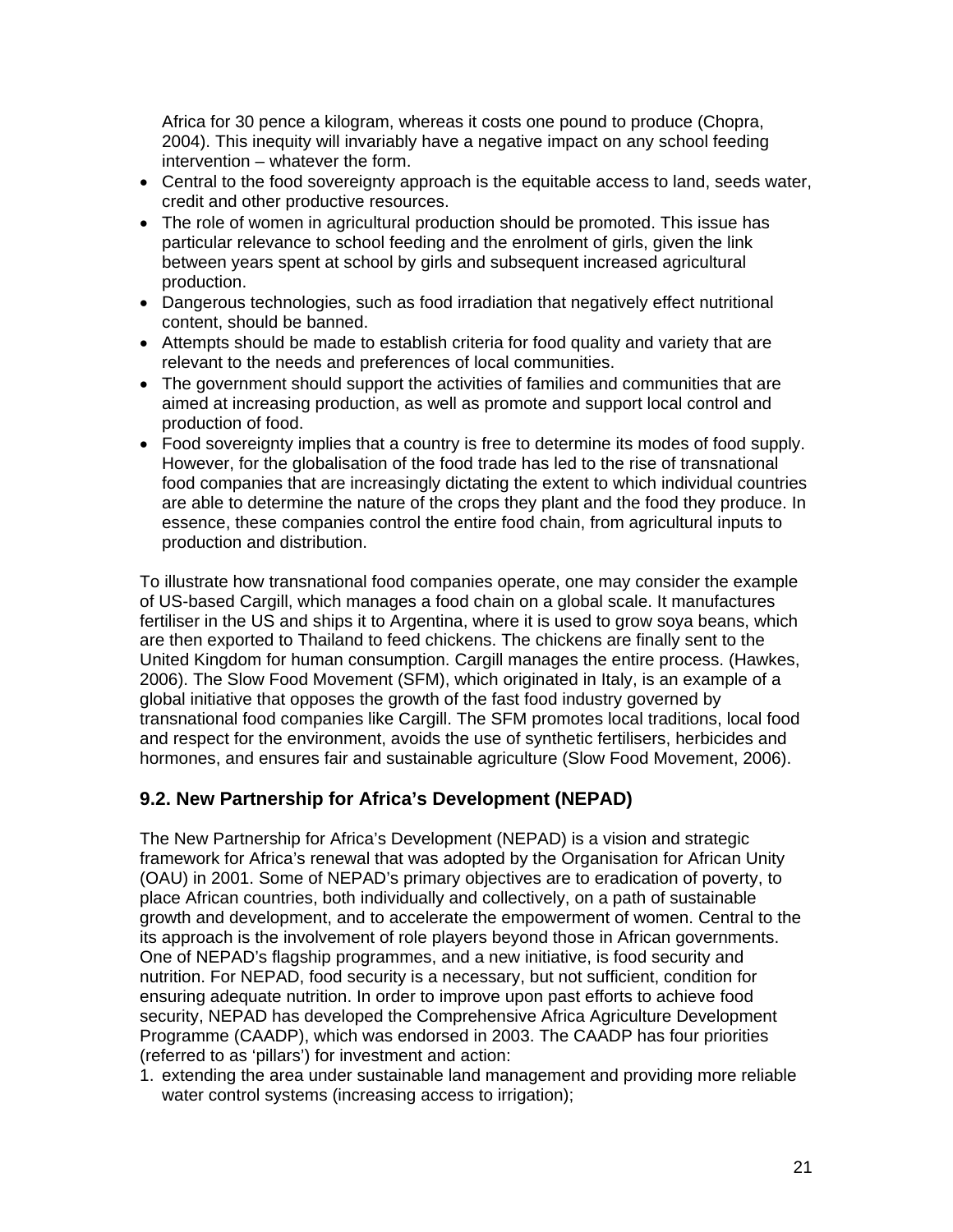- 2. ensuring that locals may have better market access by improving rural infrastructure;
- 3. reducing hunger, increasing the food supply and improving future responses to food emergency crises; and
- 4. improving agricultural research, adopting appropriate new technologies and giving more support to farmers so that they may be able to use these new technologies.

Pillar 3 includes a coordinated plan to improve nutrition, such as the fortification of processed foods, the dietary diversification of nutrition crops at the household level and nutrition education. One aspect of Pillar 3 is a flagship programme called the Home Grown School Feeding Programme (HGSFP), which will be discussed in some detail later in this section. Part of NEPAD's philosophy is to acknowledge that, in order to alleviate hunger and malnutrition, no long-term solutions are possible without short-term ones. With school feeding, it aims to increase children's direct access to food through school feeding programmes, with a target of 50 million children of school-going age by 2015.

NEPAD emphasises the need for SFPs to stimulate local food production. Many SFPs (including the WFP) may use food from the country in which they work (although, in many cases, it comes from external sources) but, in most cases, it is not food produced within the local vicinity of the schools. NEPAD aims to give local smallholder farmers the opportunity and assistance to provide schools with the necessary food products. According to NEPAD's calculations, if 50 million children were fed for 220 days a year, 5 million tons of food per year would be consumed in the programme, which would require the produce of at least 2 million poor farmers. NEPAD's aim is that, in addition to creating a demand for basic crops like maize and bananas, demand will also be created for groundnuts (for their oil), sugarcane, various fruits, cassava and livestock.

The key principles of the NEPAD (2003) approach are as follows:

- **Relying on domestic food production:** Food must be produced within the local vicinity of individual schools.
- **Diversifying diets with the necessary fortification and supplementation:** For example, cassava is more drought resistant, yet it is not as nutritious as maize and needs to be fortified. Technical assistance, in the form of increased soil fertility, better water management and improved seed supply, may also be provided to marginal farmers, thereby ensuring more nutritious crops. NEPAD concedes that it is unlikely that local food production will be able to meet all the nutritional requirements, so some ingredients will have to be sourced nationally or regionally. It recommends that the school meal provide at least 50% of the RDA of nutrients such as iron, zinc and iodine. In outlining a basic lunch meal, NEPAD concedes that the energy, iron and zinc may be below 50% and so, in addition to a lunch meal, it recommends a school snack for breakfast. However, any nutrition intervention also needs to have an educational aspect if the provision of macronutrients and micronutrients is to prove successful (NEPAD, 2003).
- **Stimulating farm productivity:** By creating local demand, SFPs can stimulate local crop production. As has already been stated earlier, this needs to be done with the assistance of governments, in terms of technical expertise. Because farmers have a guaranteed market for their crops, it may be easier for them to obtain micro-credit to buy seeds and other agricultural products.
- **Crop diversification and cottage industry development:** NEPAD argues that cottage industries such as those that produce oil, sugar and fruit drinks can be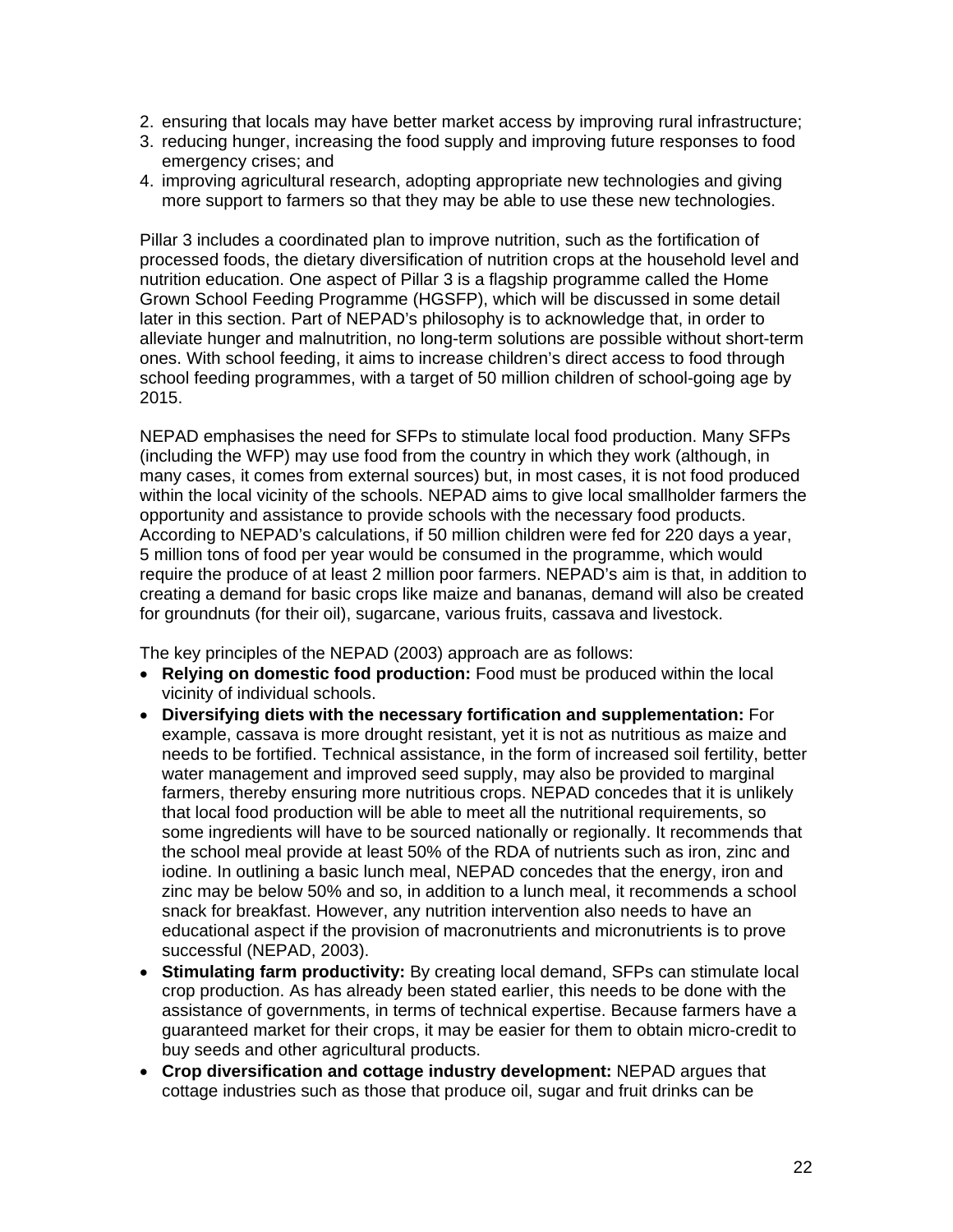developed with minimal investment. It also recommends the development of school gardens and even suggests that schools should keep some livestock for milk and eggs.

- **Infrastructure development:** Infrastructure includes all infrastructure required to produce the meals, the use of soil power satellite communication and the development of storage facilities.
- **Resource mobilisation and community ownership:** NEPAD's recommendation with regard to control of the HGSFP is that parent/teacher associations (PTA's) should manage the flow of money to local farmers in payment for food. The recommendation is also that PTA's have access to a bank account and have simple bookkeeping skills and systems in place for the control of expenditure.

### *9.2.1. The Home Grown School Feeding Programme (HGSFP)*

The central aim of the HGSFP is the adequate nutrition of school-going children, which is achieved by supplementing their diet with a complete meal that is adequate in energy, protein, vitamins and minerals (NEPAD, 2003). The reasons NEPAD gives for focusing on school-going children are to improve nutritional status in formative years. Since primary education is compulsory in most African countries, children can be more easily reached by going to schools, so schools can be used as efficient distribution centres. They also argue that school feeding will enhance enrolment and attendance, with attendant improvements in literacy (particularly for girls), an important component of poverty reduction (NEPAD, 2003).

The HGSFP includes many of the principles of a food sovereignty approach and, as such, is an important step forward in the fight against child hunger. Unfortunately, many of its important initiatives have thus far not been incorporated into SFPs. One of the difficulties is that it is, at its core, a nutrition programme rather than an educational one, with the potential difficulties of obtaining 'buy in' from education ministries. In addition, cassava is the only crop that is being promoted, whereas this could be the perfect opportunity to promote other 'lost crops of Africa' such as the bambara bean, baobab, cowpea, enset, and locust bean, all of which have significant potential to improve food security and rural development in Africa (National Research Council, 2006).

The primary objective of the NEPAD approach is to reach the 50 million children in Africa that are food insecure. Its secondary objective is to help farmers to diversify their crops and increase their production. NEPAD (2003) acknowledges a number of barriers to implementation, such as a lack of credibility that the system can work, the possible misappropriation of funds a lack of infrastructure to deliver the goods and prepare the foods, and a lack of capacity in systems such as PTA's to order the food and get the meals made. Given the lack of capacity of many African governments to implement even basic SFPs, it is likely that the implementation of the NEPAD HGSFP is going to be difficult.

## **9.3. The Child-to-Child Approach**

The child-to-child (CTC) approach is a participatory approach to health education that originated in Africa in 1979 in preparation for the International Year of the Child. It has been implemented in many African countries as well as in other countries in the developing world. The aim of the CTC approach is to broaden traditional ideas of education, where didactic interaction between teacher and child predominates. Instead,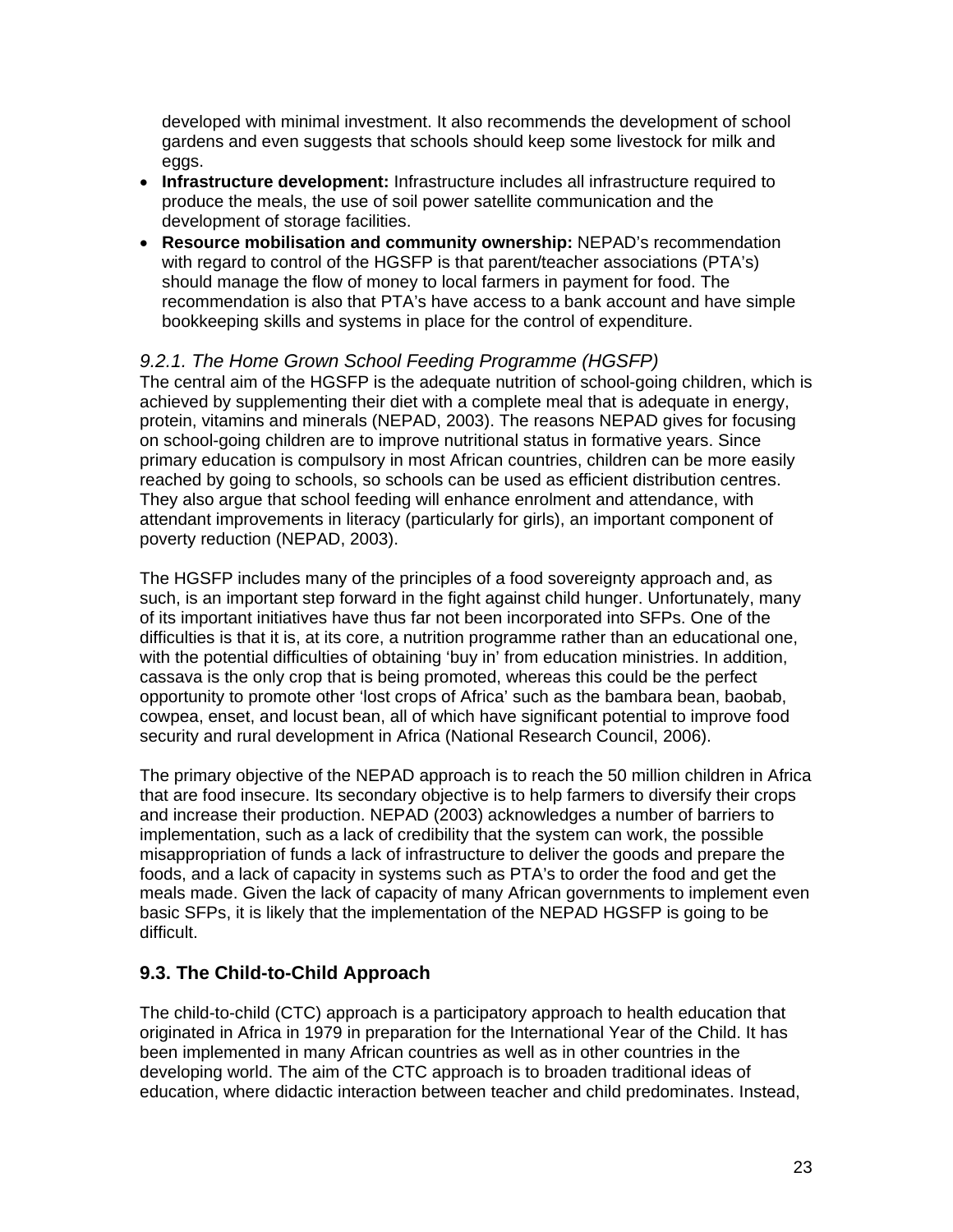children are actively involved in various health-related activities and become an important conduit in conveying health and nutrition messages to their siblings, their parents and even their communities. One of NEPAD's recommendations that fall squarely within the CTC approach is that the nutritional intervention should have a nutrition education aspect. Part of their reasoning for this is that often children are the ones that teach their parents nutrition concepts, so an educational component delivered to children will benefit the entire family.

In the CTC approach children are seen as partners with people in their families and communities in terms of promoting better health practices (Kitsao and Waudo, 2002). This approach acknowledges that a great deal of child learning takes place between children and not solely between adults and children. It is this learning that the CTC approach tries to harness.

Another principle is that of learning through involvement at school, as well as within the family and in the community. The process involves provides children with out-of-school activities, which help the child to internalise the message and spread it beyond the school into their families and communities (Del Rosso and Marek, 1996). Del Rosso and Marek (1996) state that, despite the abundance of child-to-child programmes, very few have been systematically evaluated, which makes claims of efficacy difficult. Examples of programmes that have been implemented include some that required children to bring salt from home in order to test it for iodine at school, and others that aimed to change children's dietary practices and educate them about anaemia (Del Rosso and Marek, 1996). Further programmes aimed to ensure clean drinking water and improve levels of hand washing, and twinned older children with younger children (Gibbs, 1997). The effective implementation of a CTC approach has the potential benefit of diluting one of the major criticisms of school feeding – the lack of focus on younger children. An effective CTC intervention may lead to significant benefits for younger siblings.

## **10. Conclusion and recommendations**

# **10.1. Conclusion**

School feeding is a highly contested and politicised terrain. Despite limited evidence for the effectiveness of SFPs (especially when not implemented optimally), SFPs continue to be implemented in a variety of forms. In this paper, a theoretical overview of the principles underlying SFPs was provided, as well as a discussion of the criticisms of such programmes. Case studies of South Africa and Malawi were presented to highlight the financial costs, logistical constraints and management difficulties of implementation that are characteristic of SFPs in the region. An aspect of school feeding that is omitted from most evaluations is its political nature. For instance, the introduction in 1994 of school feeding in South Africa by the new democratic government was an intervention based more on the political imperatives of the time than on any scientific evidence of school feeding effectiveness. As a result, terminating the South African SFP has become almost impossible (despite its significant problems and limitations). It is likely that this is more to do with the political mileage and the photo opportunities that school feeding affords than with any measured impact that school feeding might be having.

Unless the aims and objectives of SPFs are closely tied to the mode of implementation (such as ensuring a breakfast meal, if improving child concentration in the classroom is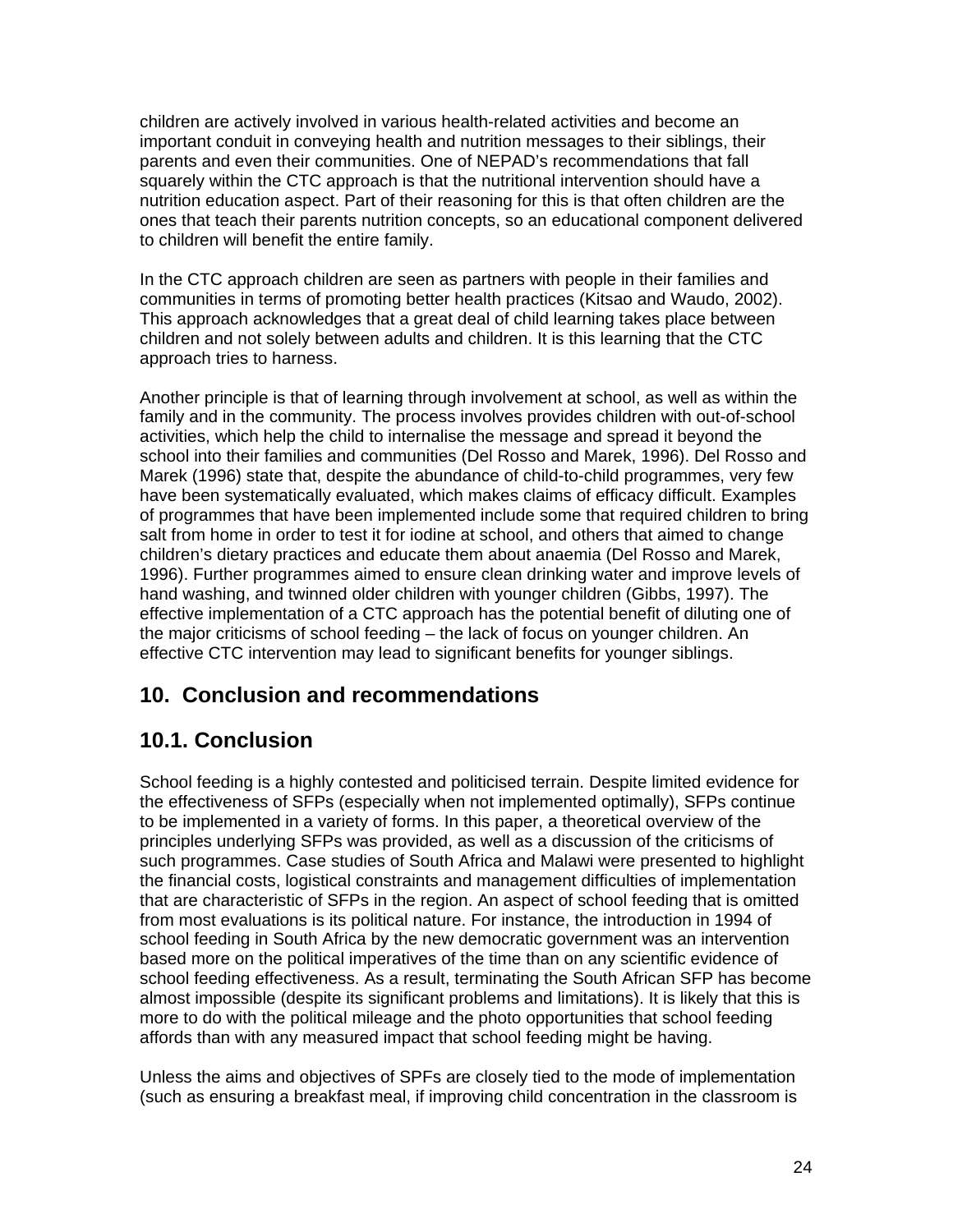the aim), SFPs are likely to prove unsuccessful, and will waste limited resources. In addition, this paper has shown that, despite the noblest intentions, there is little or no focus in SFPs on improving household food security or food sovereignty. NEPAD's ambitious proposals are intended to reverse this, but they have not yet been implemented by any country in the region.

#### **10.2. Recommendations**

What lessons can be learned from the current state of SFPs in east and southern Africa and how should they shape future interventions in the region? Here are this paper's main recommendations:

Mechanisms and processes must be instituted in order to facilitate better coordination between the Ministry of Health and the Ministry of Education. Added to this, in terms of the preceding discussion on food sovereignty, processes must also be instituted to ensure that the Ministry of Agriculture is involved in ensuring the broadening of school feeding principles and objectives. This will obviously vary from country to country.

Despite the ethical implications of conducting large-scale, randomised controlled trials to assess the effectiveness of school feeding programmes, significant effort must be expended in evaluating SFPs at scale. Unsubstantiated claims and assumptions are frequently made regarding the design of SFPs and their effectiveness.

Levinger (1994) makes the crucial point that resistance to the implementation of school feeding programmes must be addressed. In low-income countries with scarce resources, educational authorities are unable to see the direct benefits of a school feeding scheme (in educational terms), so they don't want to 'sign up' for the extra work involved in running school feeding schemes in their school, district or country. Increased enrolment and attendance in contexts where classroom sizes are already unmanageable may in fact be counter-intuitive for already overworked teachers and educational authorities.

Active community participation is often cited as missing in many school feeding programmes, and is integral to both the NEPAD approach and the food sovereignty approach. Significant community mobilisation and cooperation is needed to broaden the scope of SFPs.

In sub-Saharan African, the increasing numbers of orphaned and vulnerable children due to HIV and Aids will place a bigger burden on the health and education systems. SFPs can encourage enrolment and reduce drop outs, but are unlikely to present enough of an incentive to severely labour-constrained households, particularly childheaded households. Combining school feeding with a food sovereignty approach and CTC approach will pass on agricultural and indigenous knowledge to orphans and vulnerable children, giving them better skills to grow more food (Slater, 2004). Basic education affects small landholders and subsistence farmers' productivity immediately and positively. A farmer with four years of elementary education is, on average, 8.7% more productive than a farmer with no education at all (Gasperini, 2006). In line with the CTC approach, one possibility is to provide take-home rations as a means by which younger children can access food. 'Children First' have recommenced this approach, where orphans get take-home rations to take home to other siblings (Children First, 2004).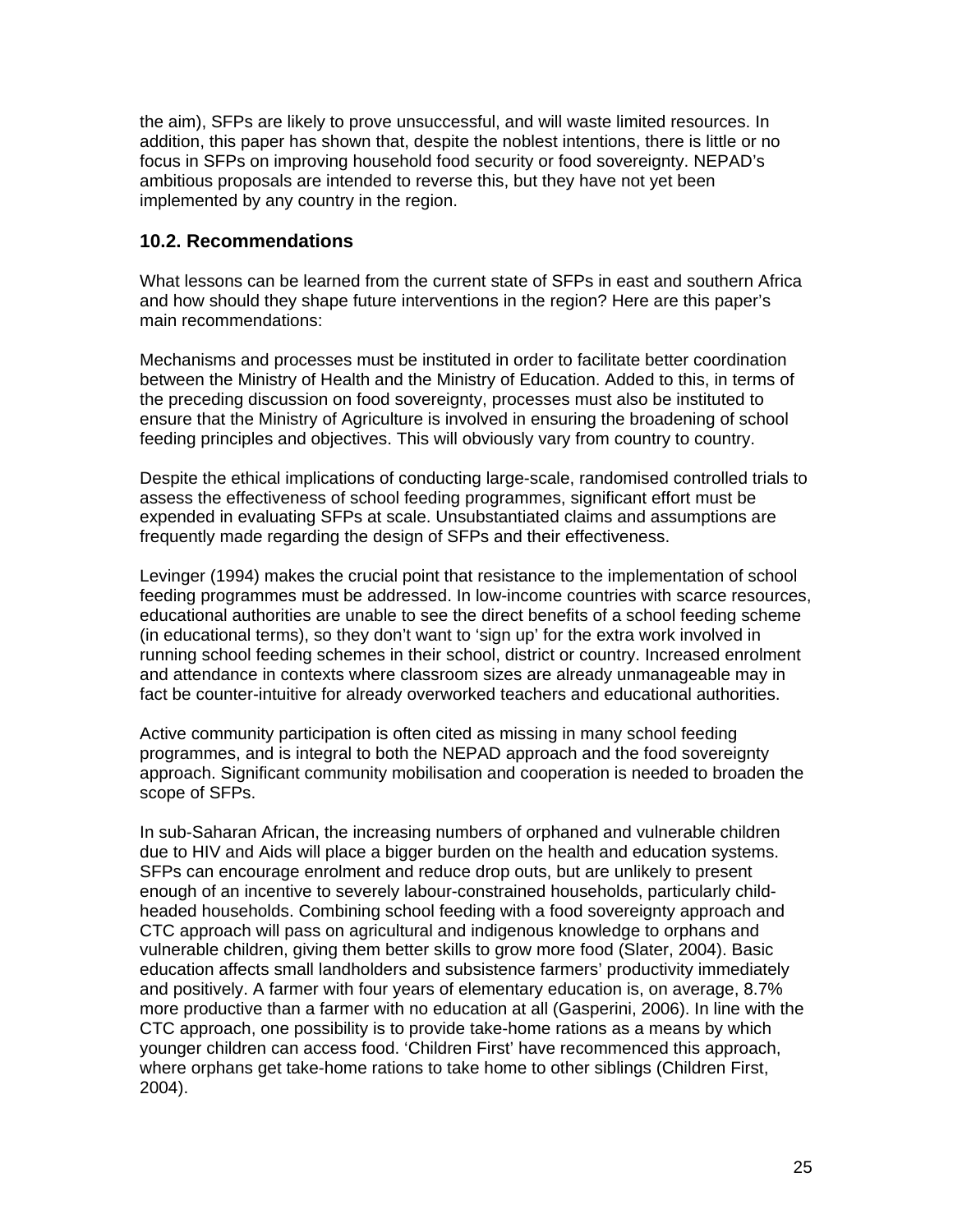As Gasperini (2006) has argued, many children will be the farmers of tomorrow, and educated children have a better chance of becoming more productive farmers, and nutrition education, including school gardening and small animal care which bring alive the content of science and social studies, provides shared experiences for language development and settings for mathematic skill development. These can also provide life skills, basic entrepreneurial and self employment skills, while also contributing to enhance the relevance of the curriculum and quality of education (Gasperini, 2006).

In essence, the scope of SFPs needs to be broadened by incorporating food sovereignty, the HGSF approach of NEPAD and the Child-to-Child Approach to education.

In the context of the worldwide reality of endemic malnutrition, stunting, and helminth infections, and where undernutrition accounts for 53% of all deaths among children under five years of age, nutritional interventions are crucial (Hyder, 1998). However, in the context of scarce resources, which characterises the health and nutrition systems of the developing world, the most cost-effective and efficacious use of these resources assumes particular importance, not only in addressing the nutritional needs of Africa's children, but also in ensuring the right of people to food that is safe and nutritious, and to the means with which they can sustain themselves. Given the political sensitivity of SFPs, it can be assumed that they will form part of the nutritional and educational landscape in the short and medium term. If they are to become more than simply a political photo opportunity, creative imagination will be needed by a broad range of African policy makers to ensure that school feeding does, in fact, meet the nutritional and educational needs of children in east and southern Africa.

## **List of acronyms**

| <b>African National Congress</b>                       |
|--------------------------------------------------------|
| Comprehensive Africa Agriculture Development Programme |
| Child-to-child approach                                |
| Early childhood development                            |
| <b>Food for Education</b>                              |
| Home Grown School Feeding Programme                    |
| Millennium Development Goal (MDG)                      |
| <b>National School Nutrition Programme</b>             |
| New Partnership for Africa's Development               |
| Organisation for African Unity                         |
| <b>Primary School Agriculture Projects</b>             |
| Peninsula School Feeding Association                   |
| Parent and teacher association                         |
| Reconstruction and Development Programme               |
| South African Human Rights Commission                  |
| <b>Slow Food Movement</b>                              |
| School feeding programme                               |
| World Food Programme                                   |
|                                                        |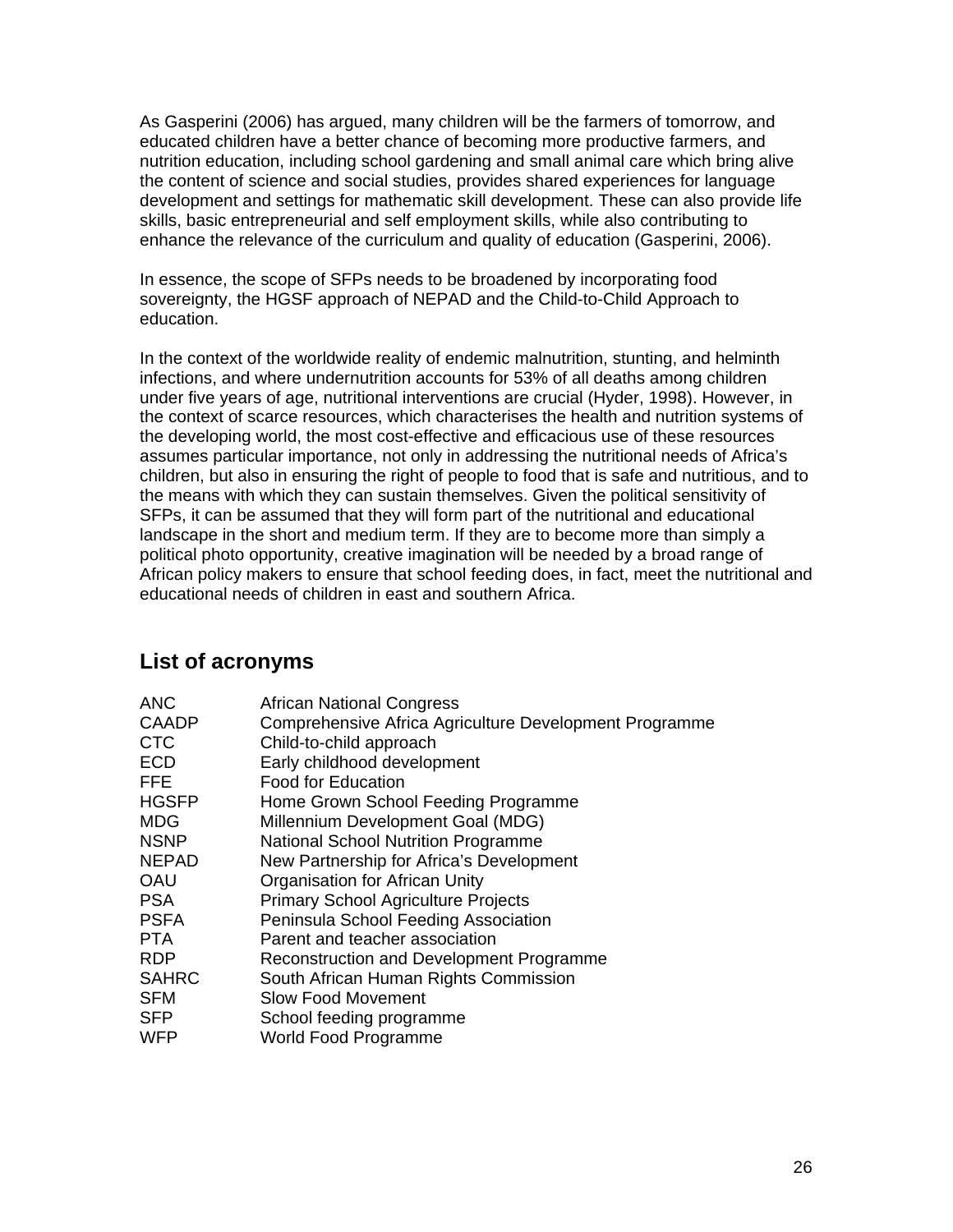### **References**

Adair LS (1999) 'Filipino children exhibit catch-up growth from age 2 to 12 years', *Journal of Nutrition* (129)1140–1148.

Agarwal DK, Upadhyay SK, Tripathi AM and Agarwal KN (1987) 'Nutritional status, physical work capacity and mental function in school children', Nutrition Foundation of India, Scientific Report 6.

Ahmed, AU, and del Ninno, C (2002) 'Food for education programme in Bangladesh: An evaluation of its impact on educational attainment and food security', International Food Policy Research Institute.

Baker IA, Elwood PC, Hughes J, Jones M, and Sweetnam PM (1978) 'School milk and growth in primary schoolchildren', *The Lancet*, September, 575.

Bennett J (2003) *Review of School Feeding Projects*. DFID, UK.

Bundy D (2005) 'School health and nutrition: Policy and programmes', *Food and Nutrition Bulletin*, (26) Supplement 2, S186–S192.

Chao E and Vanderkooy P (1989) 'An overview of breakfast nutrition', *Journal of the Canadian Dietetics Association* (50)225–228.

Child Health Unit. (1997) *An Evaluation of South Africa's Primary School Nutrition Programme*. Health Systems Trust: Rondebosch, South Africa.

Children First (2004) 'Newswire: Sub-Saharan children under threat,' Retrieved from www.childrenfirst.org.za/shownews

Chopra M (2004) 'Food security, rural development and health equity in southern Africa', EQUINET Discussion Paper number 22. Regional Network for Equity in Health in Southern Africa: Harare.

Del Rosso JM (1999) 'School feeding programmes: Improving effectiveness and increasing the benefit to education. A guide for meprogram managers.' The Partnership for Child Development. Retrieved from: http://www.schoolsandhealth.org

Del Rosso JM and Marek T (1996) *Class Action: Meeting the Nutrition and Health Needs of School-age Children in the Developing World.* World Bank Human Development Department: Washington.

Gasperini L (2006) 'From agricultural education to education for rural development and food security: All for education and food for all.'

Retrieved from http://www.fao.org/sd/EXdirect/EXre0028.htm

Gibbs W (1997) *Evaluation of the Child-to-Child Programme.* UNICEF: Zambia.

Glewwe P and Jacoby H (1994) 'An economic analysis of delayed primary school enrolment and childhood nutrition in Ghana', LSMS Working Paper number 98. World Bank: Washington DC.

Grain P (2006) 'Food sovereignty: Turning the global food system upside down.' Retrieved from www.grain.org/nfg/?id=415

Grantham-McGregor S (2005) 'Can the provision of breakfast benefit school performance?' *Food and Nutrition Bulletin* (26) Supplement 2, S144–S158.

Hawkes C and Ruel MT (2006) *Agriculture and Nutrition Linkages: Old Lessons and New Paradigms.* International Food Policy Research Institute, Focus 13. Washington, USA.

Hawkes C (2006) 'Linking globalisation and the diets of the poor: Implications for policies to combat diet-related chronic (non-communicable) diseases', Global Forum for Health Research, Forum 10. Global Forum for Health Research: Cairo.

Hicks KM (1996) 'Food security and school feeding programmes', Catholic Relief Services School Feeding/Education Guidebook: Background document.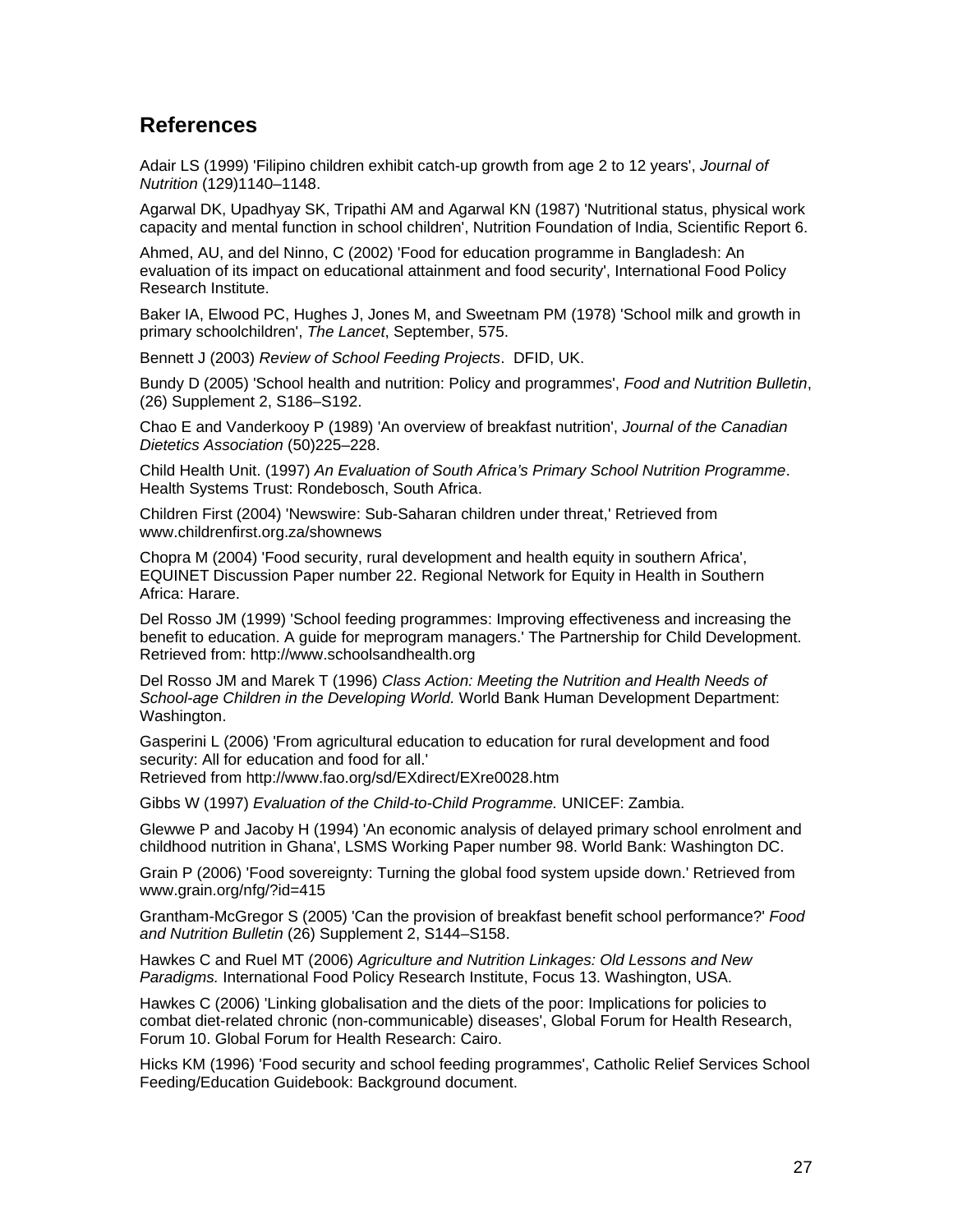Hyder A (1998) 'Research and development in priority investments ('best buys') identified by the Ad Hoc Committee on Health Research Relating to Future Intervention Options 1996–1998. Progress Report, June 25, Global Forum for Health Research.

IOCC (2002) 'Global food for education: Project Lebanon', Unpublished evaluation report, IOCC.

Jamison D and Leslie J (1990) 'Health and nutrition considerations in education planning: The cost and effectiveness of school-based interventions', in *Food and Nutrition Bulletin* (12) No. 3. United Nations University Press.

Jooste P, Wolmarans P and Oelofse A (1993) *A Needs Assessment for School Feeding Programmes in Low Socio-economic Areas*. Medical Research Council: Cape Town.

Kallman K (2005) *Food for Thought: A Review of the National School Nutrition Programme*. Children's Institute, University of Cape Town: Cape Town.

Kitsao PK and Waudo JN (2002) 'Health education at Kitooni Primary School, Machakos District, Kenya, with reference to the Child-to-Child Approach', in *South African Journal of Clinical Nutrition* (15)26–30.

Levinger B (1994) *Nutrition, Health and Education for All*. Education Development Centre, United Nations Development Programme: New York.

Louw R, Bekker E and Wentzel-Viljoen E (2001) 'External evaluation of certain aspects of primary school feeding.' A report submitted to the Department of Health.

McGuire, JND (1993) 'Best practices in addressing micronutrient malnutrition', in *SCN News*  $(9)1-10.$ 

Mendez MA and Adair LS (1999) 'Severity and timing of stunting in the first two years of life affect performance on cognitive tests in late childhood', in *Journal of Nutrition* (129)1555–1562.

Moock PR and Leslie J (1986) 'Childhood malnutrition and schooling in the Terai region of Nepal', in *Journal of Development Economics* (20)33–52.

National Research Council (2006) *Lost Crops of Africa, Volume II: Vegetables*. Retrieved from http://www.nap.edu/catalog/11763.html

NEPAD (2003) Home grown school feeding programmes. NEPAD/Hunger Task Force Initiative.

People's Food Sovereignty (2001) 'Our world is not for sale: Priority to people's food sovereignty.'

Retrieved from http://www.peoplesfoodsovereignty.org/statement

Pieterse J and van Wyk B (2006) 'What's cooking?' AIDS review, 2005. Centre for the Study of AIDS, University of Pretoria: Pretoria.

Pollitt, E. (1994) *Malnutrition and Infection in the Classroom*. UNESCO: Paris.

Porter G and Blaufuss K (2002) 'Children, transport and traffic in Southern Ghana.' International Workshop on Children and Traffic, 2–3 May, Copehagen: Denmark.

Powell CA, Walker SP, Chang SM and Grantham-McGregor SM (1998) 'Nutrition and education: A randomised trial of the effects of breakfast in rural primary school children', in *American Journal of Clinical Nutrition* (68)873–879.

Psacharopoulos G and Woodhall M (1985) *Education for Development: An Analysis of nvestment Choices*. World Bank: Washington DC.

Ruel MT, Garrett JL, Morris SS, Maxwell D, Oshaug A, Engle P, Menon P, Slack A and Haddad L. (1998) 'Urban challenges to food and nutrition security: a review of food security, health, and caregiving in the cities.' Food Consumption and Nutrition Division Discussion Paper number 51: Washington.

Quisumbing AR, Brown LR, Feldstein HS, Haddad L and Pena C (1995) 'Women: The key to food security.' Food Policy Statement number 21. IFPRI: Washington DC.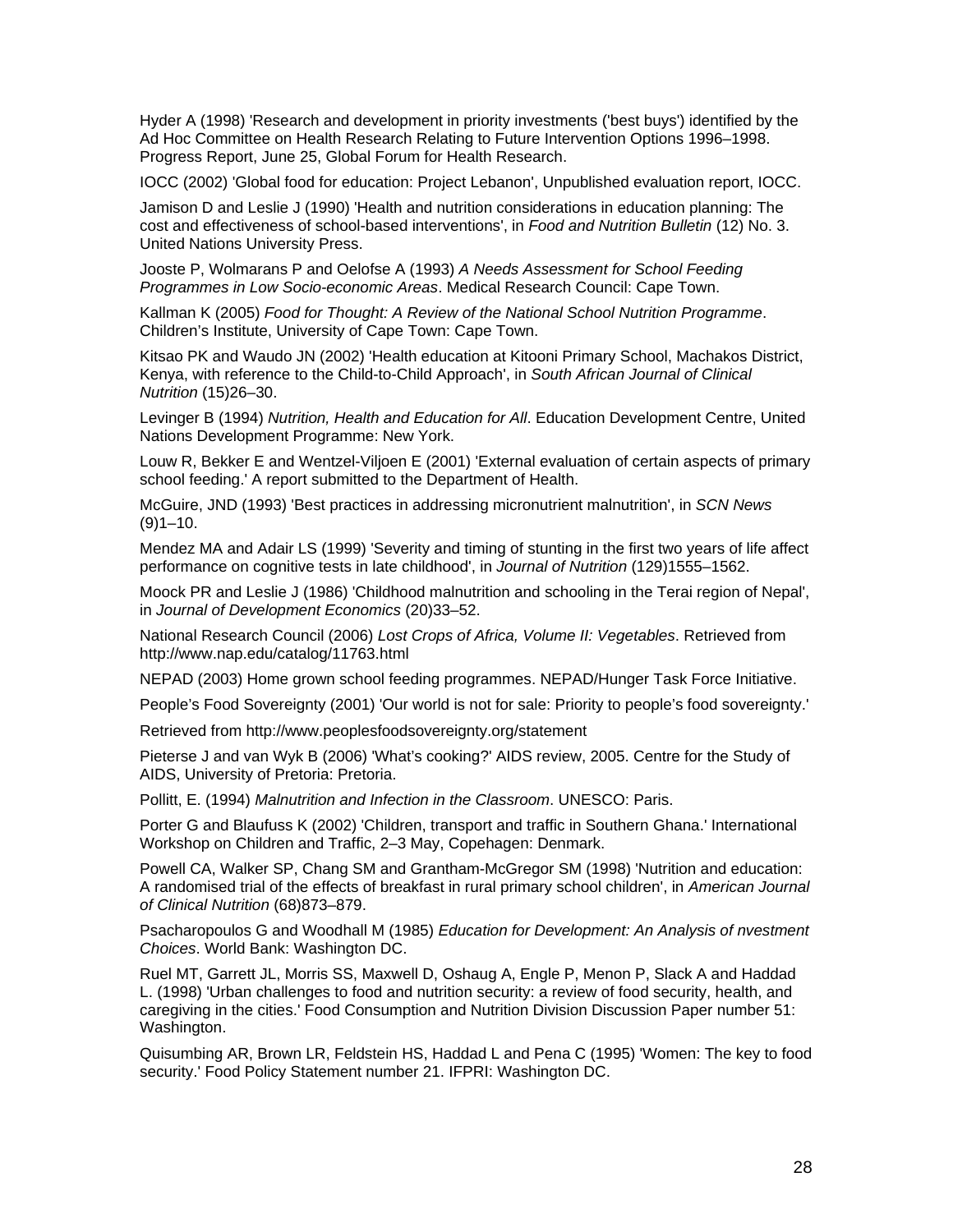Richter L, Griesel D and Rose C (2000) 'The psychological impact of a school feeding project', in Donald D, Dawes A and Louw J (eds) *Addressing Childhood Diversity* (pages 74–93). David Philip: Cape Town.

Roka M (2004) 'World Food Programme and Government of Malawi: Country programme and emergency school feeding project – A report on the assessment of the performance of the school feeding beneficiaries.' WFP Country Office: Lilongwe.

Sibanda-Mulder F (2004) 'Assuring food and nutrition security in Africa by 2020. Prioritising action, strengthening actors, and facilitating partnerships.' Report, April 1–3: Kampala, Uganda.

Slater, R (2004) 'The implications of HIV/AIDS for social protection.' Overseas Development Institute. Retrieved from

www.sed.manchester.ac.uk/idpm/research/events/february2005/documents/Slater.doc

Slow Food Movement (2006) *Our Philosophy*. Retrieved from http://www.slowfood.com/about\_us/eng/philosophy.lasso

South African Human Rights Commission (2004) 'The right to food', Economic and social rights report no. 5: 2002/2003 financial year. SAHRC: Houghton.

United Nations Development Programme (2005) *Human Development Report: International Cooperation at a Crossroads: Aid, Trade and Security in an Unequal World*. United Nations Development Programme: New York.

UNESCO (2002) '250 million children at work.' Retrieved from htpp://portal.unesco.org/education

UNICEF (1994) *State of the World's Children*. UNICEF: New York.

Vaisman N, Voet H, Akivis A and Vakil E (1996) 'Effect of breakfast timing on the cognitive functions of elementary school students' in archives of *Paediatric and Adolescent Medicine* (150)1089–1092.

Via Campesina (2001) 'Priority to people's food sovereignty.' Retrieved from www.peoplesfoodsovereignty.org/statements

South Africa Government (1994) *White Paper on Reconstruction and Development*. The Office of the President. Government printers: Pretoria.

Wildeman RA and Mbebetho N (2005) 'Reviewing ten years of the school nutrition programme.' IDASA: Occasional papers. Budget Information Service. Retrieved from www.idasa.org.za

World Bank (2002) *School Health at a Glance*. World Bank: Washington DC.

World Bank (2006a) 'OVC in education sector programmes: School feeding programmes.' Retrieved from http://info.worldbank.org/etools/docs/library/164047/sector/education4.htm

World Bank (2006b) 'Repositioning nutrition as central to development: A strategy for large scale action', in *Directions for Development*. World Bank: Washington DC.

World Food Programme (1990) *Food Aid for Education: Past Experience and Future Directions*. Rome.

World Food Programme (2001) *Into School, Out of Hunger*. WFP Global School Feeding Programme: Rome.

World Food Programme (2006) 'Where we work: Malawi.' Retrieved from www.wfp.org /country\_brief/indexcountry.asp?country=454

World Food Programme (2007) 'Who we are.' Retrieved from www.wfp.org

World Health Organisation (2001) 'Macroeconomics and health: Investing in health for economic development. Report on the Commission on Macroeconomics and Health.' World Health Organisation: Geneva.

World Health Organisation (2004) 'Report of the third global meeting of the partners for parasite control: De-worming for health and development.' WHO: Geneva.